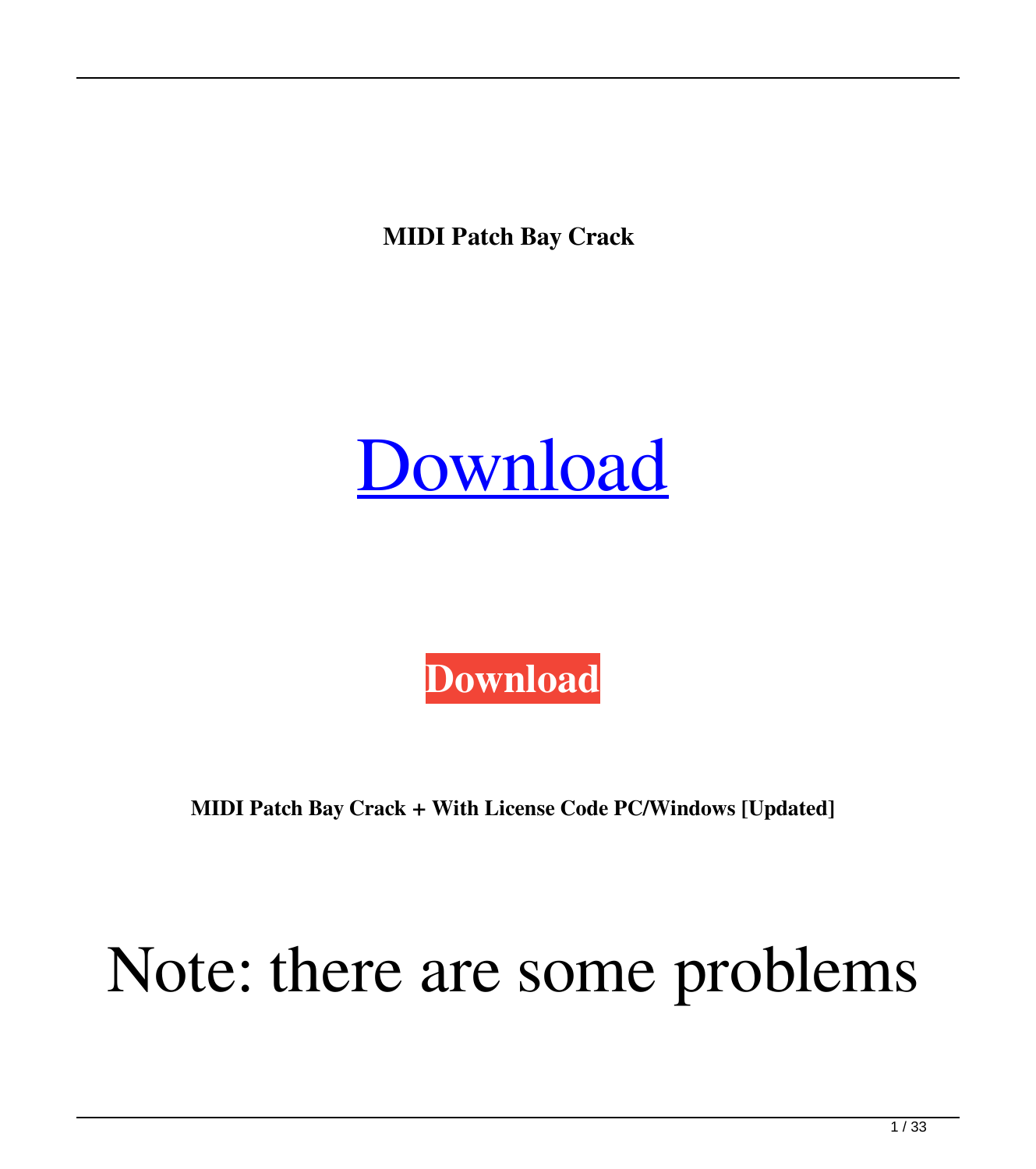with the old version, but I have a current version that will work with the current VST and AU plugins. Here's a list of reasons to get MIDI Patch Bay: Tracks can be added and removed in real time during playback Multiple channels can be merged Each channel can be filtered out Each channel can be routed to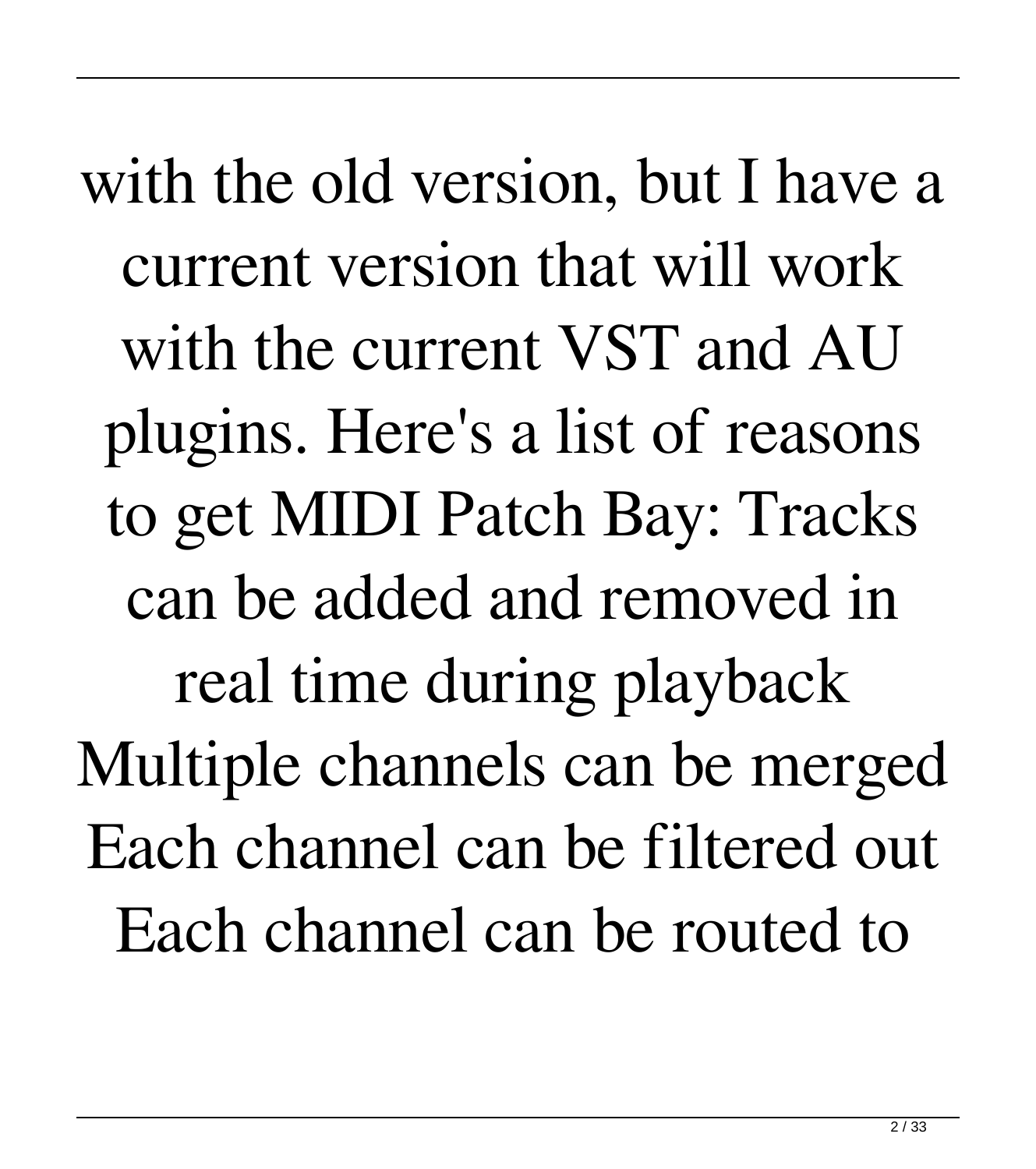any other MIDI output device. Here's a list of things you should know before you get the MIDI Patch Bay: This isn't a midi effects plugin. It's more of a basic MIDI routing plugin. It doesn't automatically detect a track or channel, it works off the mixer UI. So if your track isn't on a channel, you will not be able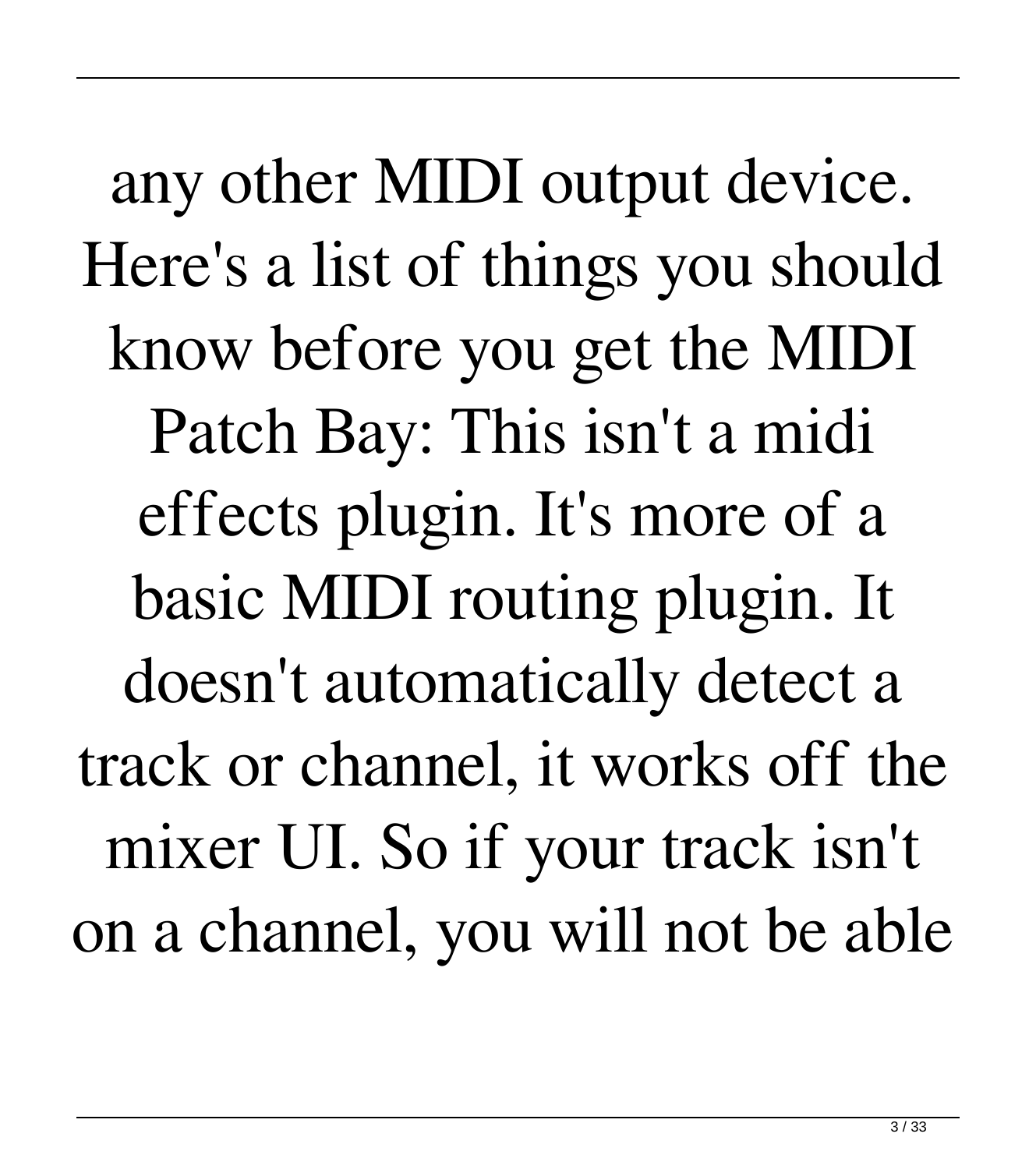to use the patch bay feature. It doesn't automatically detect if it's running in automation mode or on a track. You can't edit multiple tracks from a channel at once. It doesn't support complex patches. You will need to know how the mixer works to get the most out of this plugin. I'm more of a drummer than a composer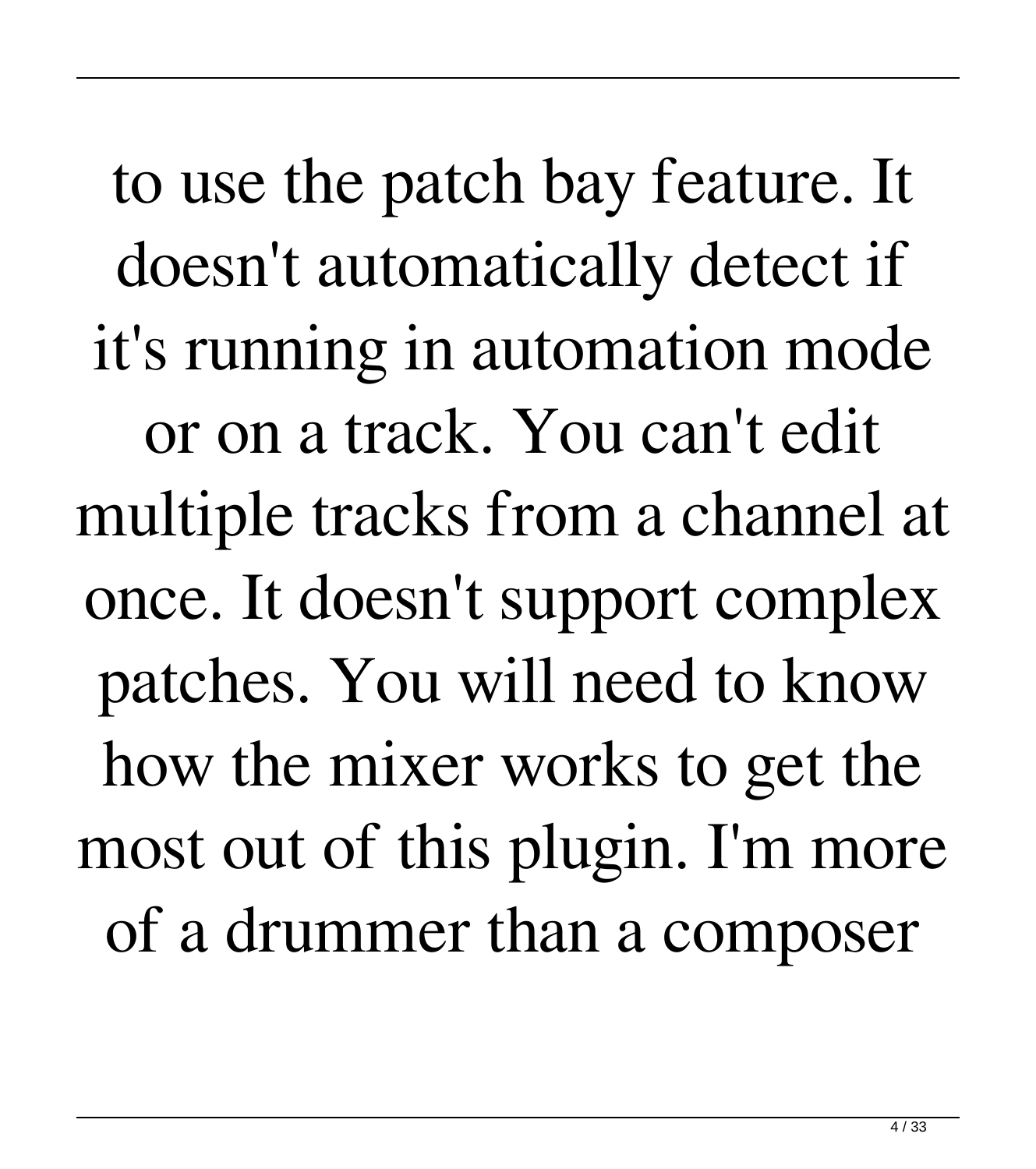so I don't use this plugin a lot. But, If you're a drummer you know what I'm talking about. MIDI Patch Bay has some issues: You will get some random sounds. If you get a sound, try clicking around the connections. You will lose the connection between the channels if you have a mute in the mix They might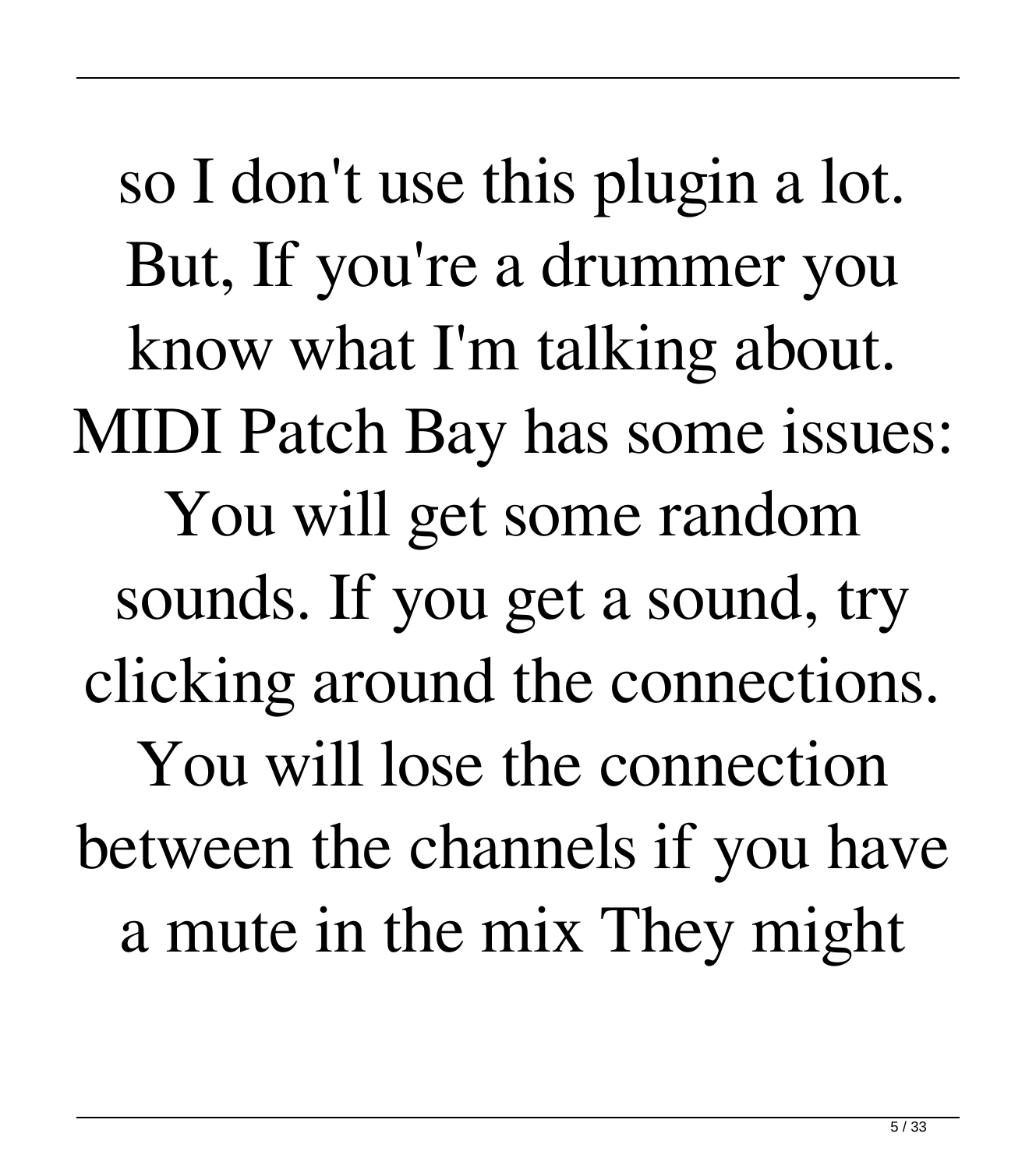need to be separated further. There's a reason I'm writing this! There are a couple of other MIDI patch bay plugins, but they don't offer the amount of control I need. I have a plugin called 'MIDI Patch Bay' which will let you do something similar to what the older version of this plugin does. It's an AU, VST and RTAS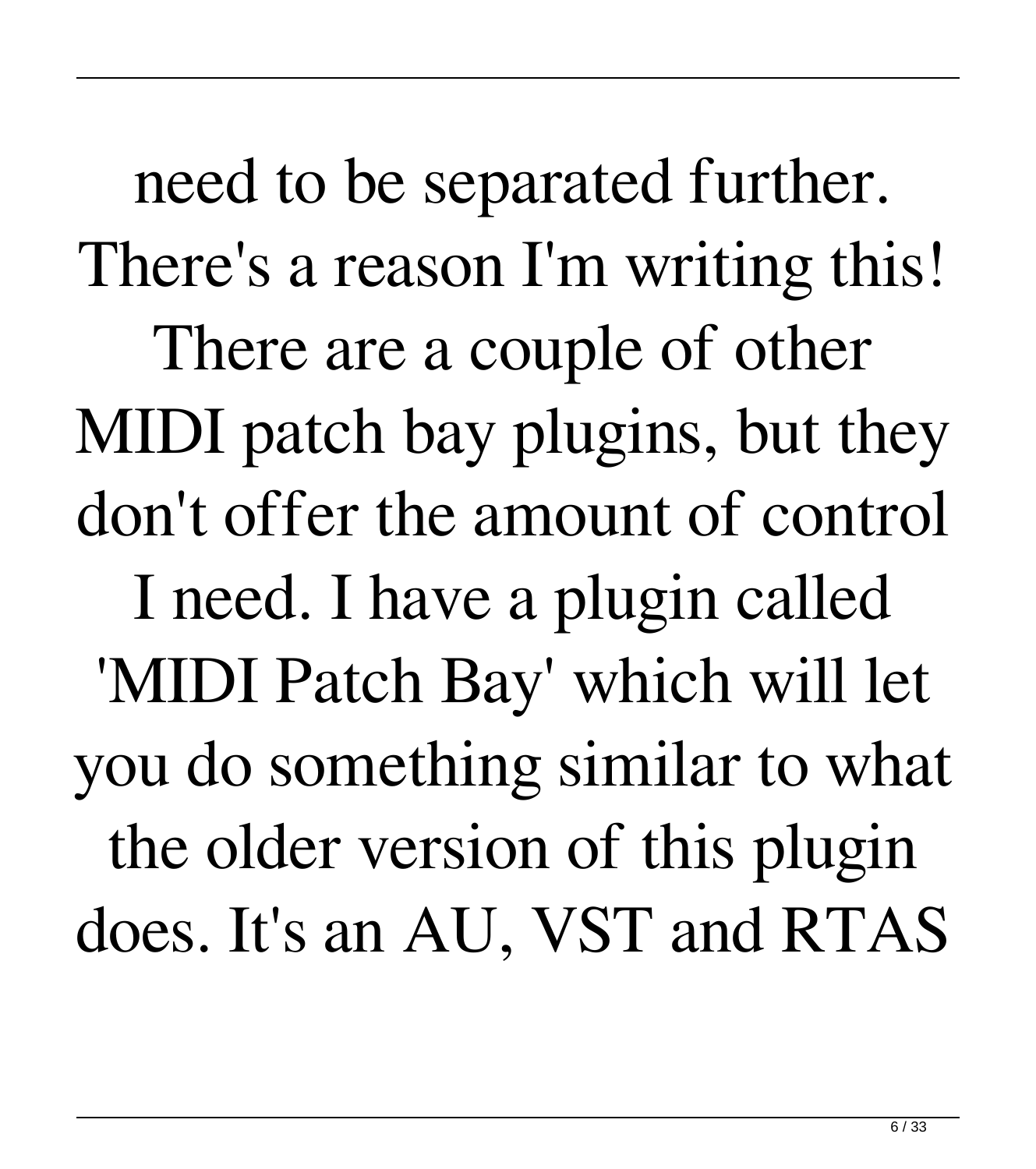plugin. Here's a list of why you might want to use it: You can have multiple channels routed to other plugins You can have multiple channels routed to other plugins You can have multiple channels filtered out You can have multiple channels filtered out You can have multiple channels merged If you know a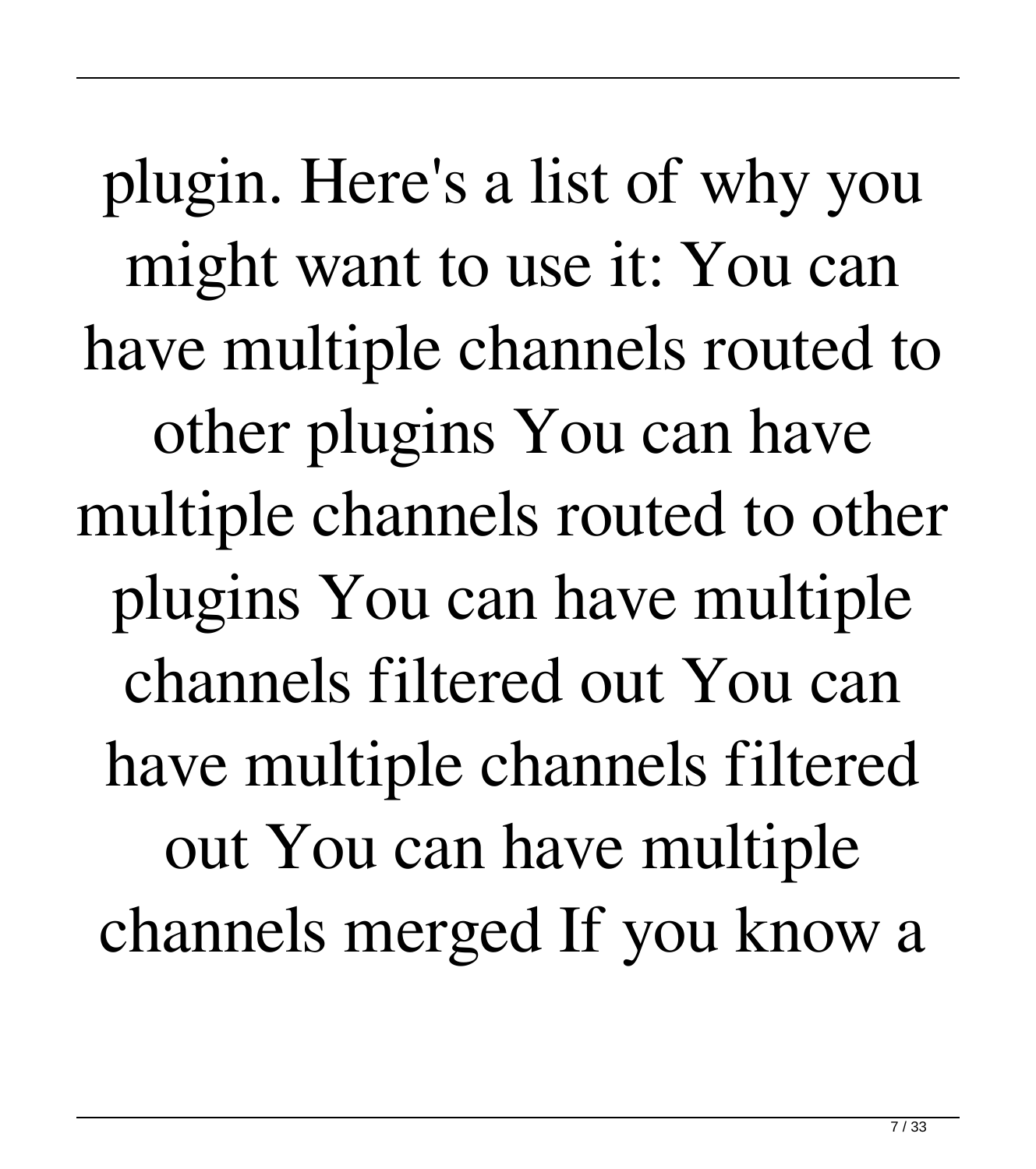bit about using the mixer, you should be able to get a decent amount out of this plugin. I think I made the original version back in the mid 90's. I had a MIDI

**MIDI Patch Bay Crack + [2022-Latest]**

If you've ever plugged in your computer into a keyboard dock or connect to a MIDI instrument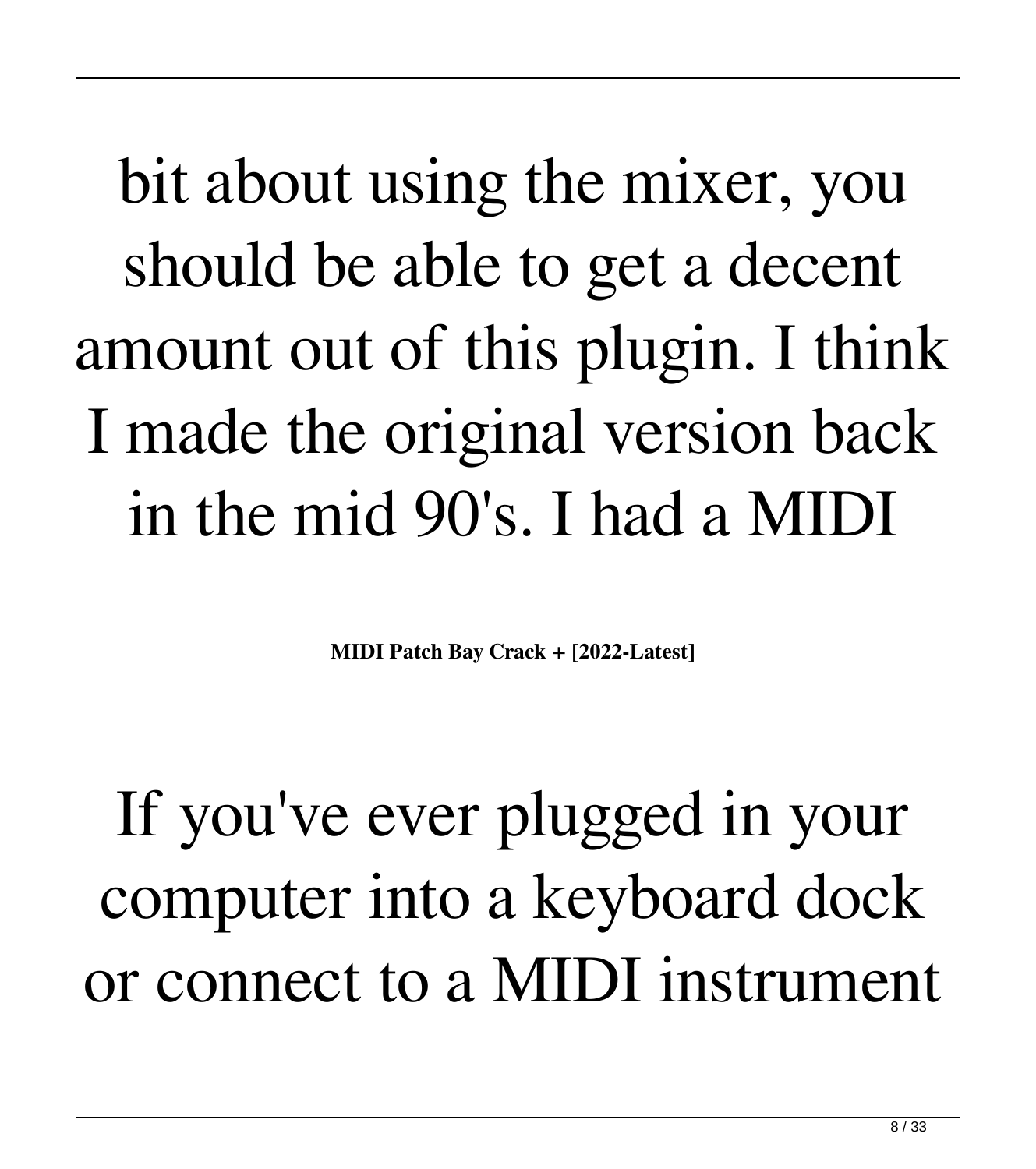through a wireless MIDI interface, then you probably have used a MIDI "patch bay". It's an amazing little device which lets you simply plug your computer into a special port on your MIDI controller and then instantly route any MIDI channel you want to to any port you want on your computer. The port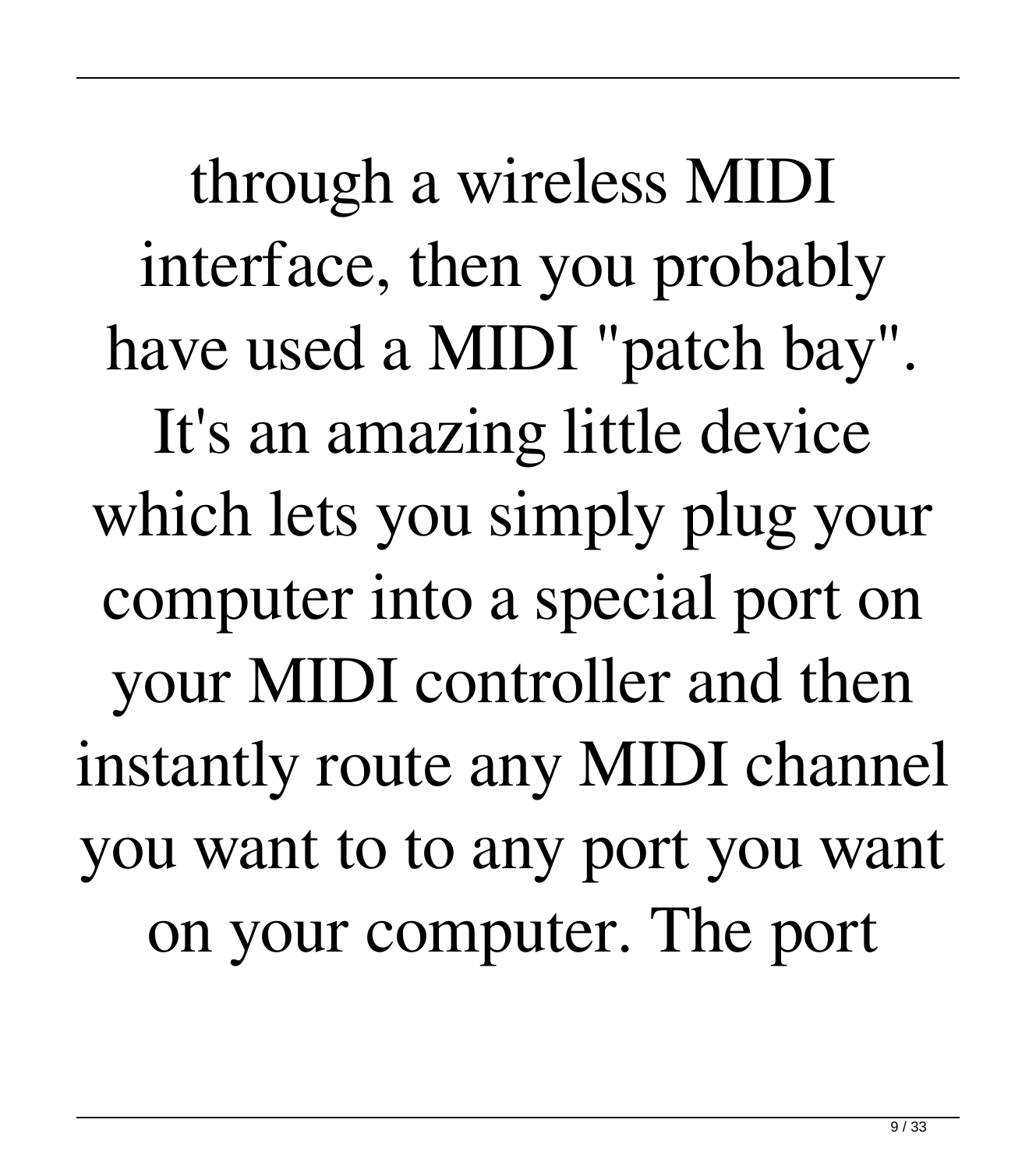ranges from one to three, and it's up to you how you use it. JACK/AmpMacro Description: These are macros that can be saved in your JACK registry or menu. They make use of JACK and Mac API capabilities to send MIDI on-the-fly. MIDI Trigger Description: You can use this macro to trigger a sound using a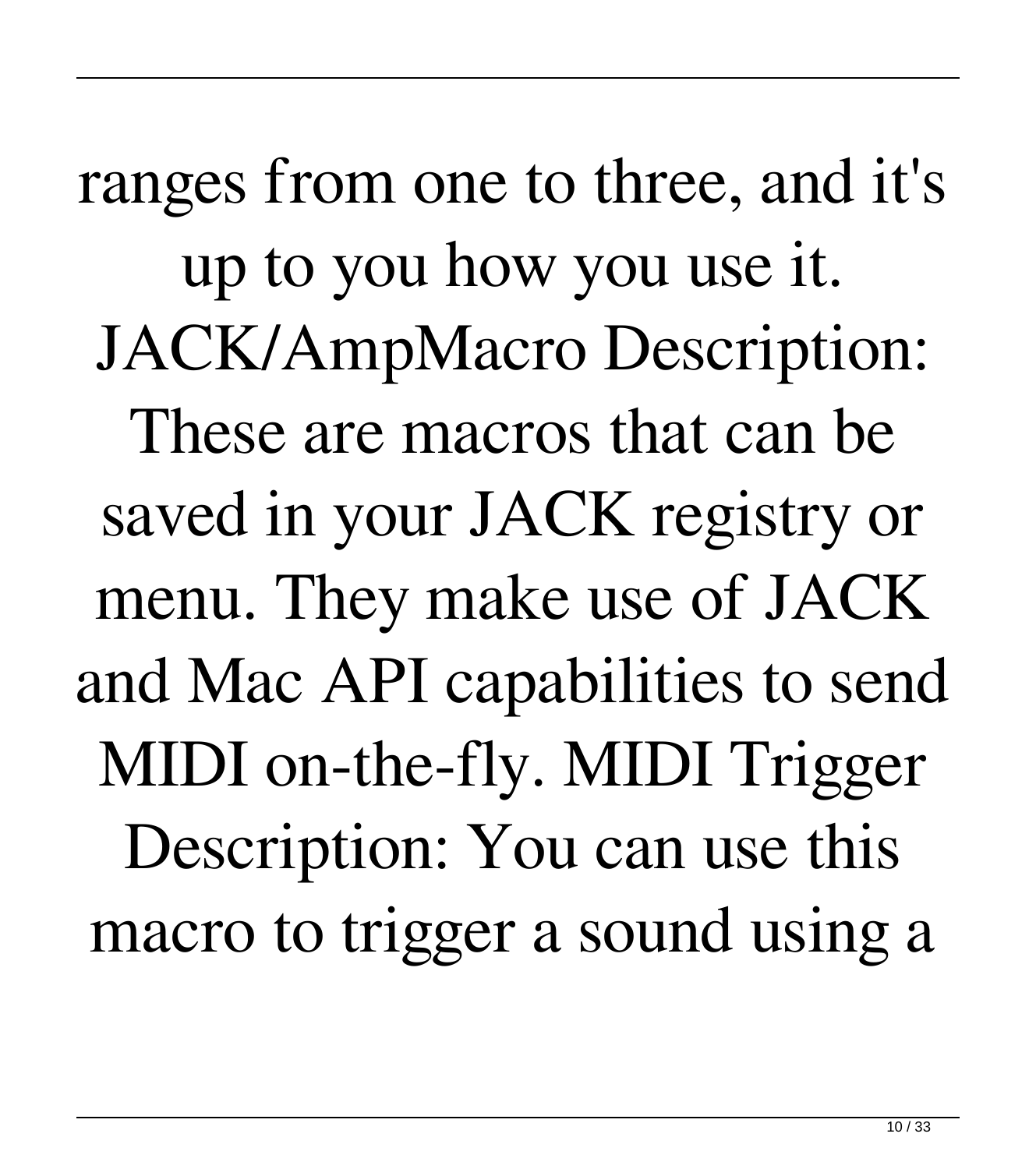MIDI message. This is for a Macro in which you can split a MIDI Channels and merge them together again. VCC Editor Description: This is a free and open source chart view tool for VCC and VST plugins. The interface is simple, you simply right click and drag the icons around to make your chart view.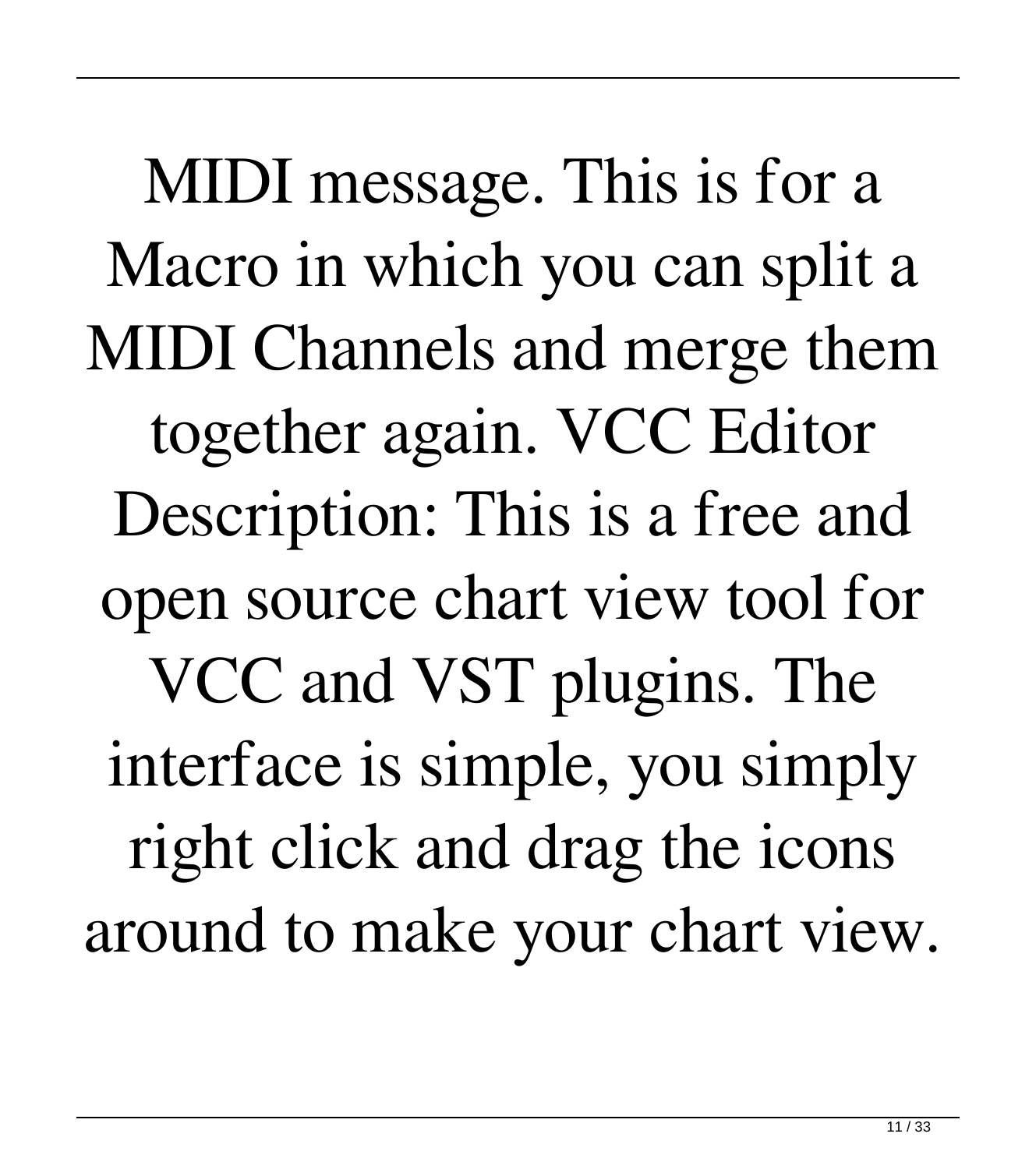Also its full of customization features! You can resize the grid size, change the grid colors, add more columns and rows, change the transparency of the grid, change the color of the grid, highlight, or off highlight cells. This is a MIDI Tempo and Key Chart for an Electric Piano. For those who don't know what an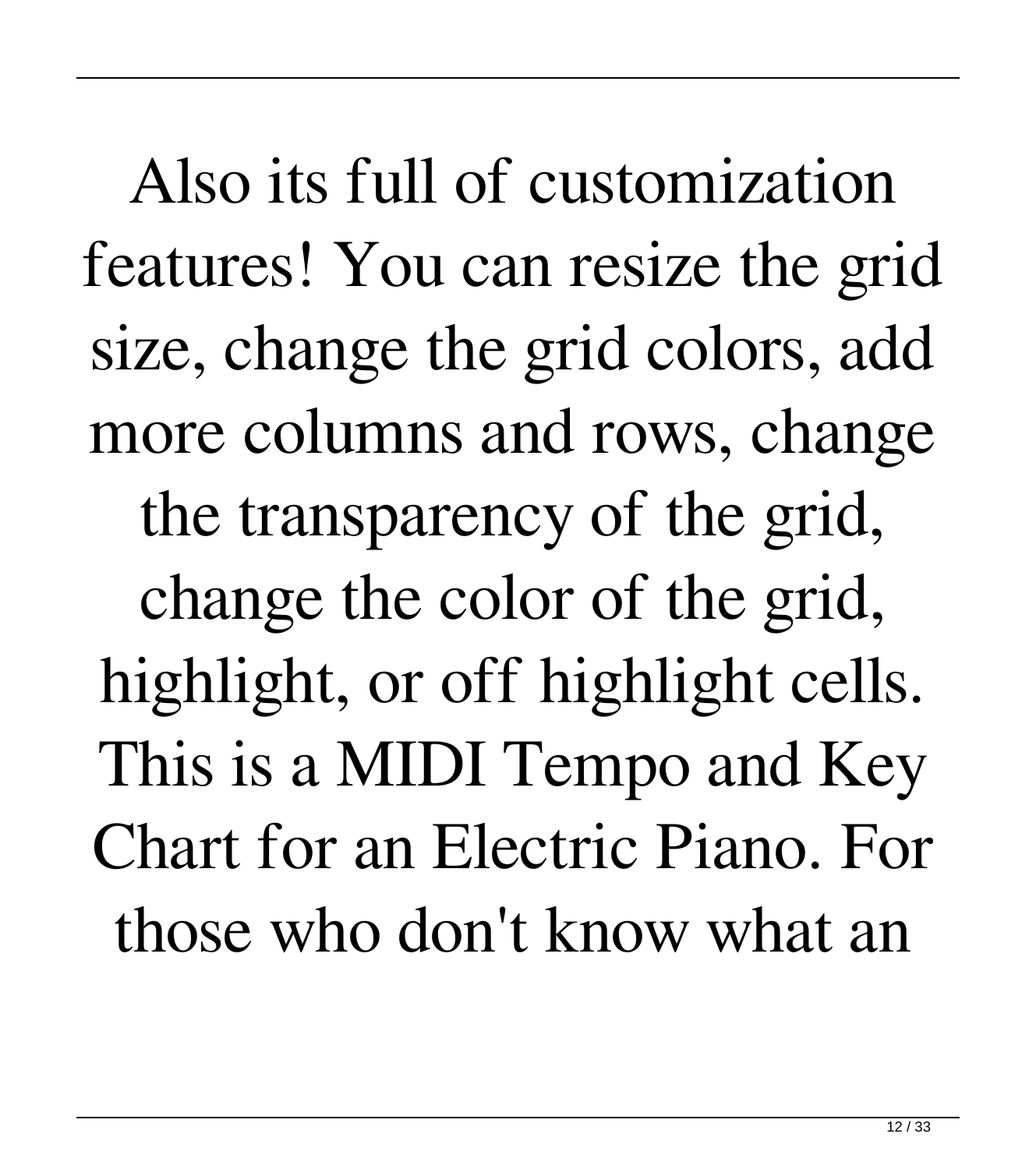Electric Piano is, well it's a MIDI controller, with controls for both the pitch and volume of your keyboard. Here is the "Grand Piano" version! I did this little button which lets you disable and re-enable the grid. You could also put it into the VCC Editor plugin. You can see here how the toolbar icons are dynamically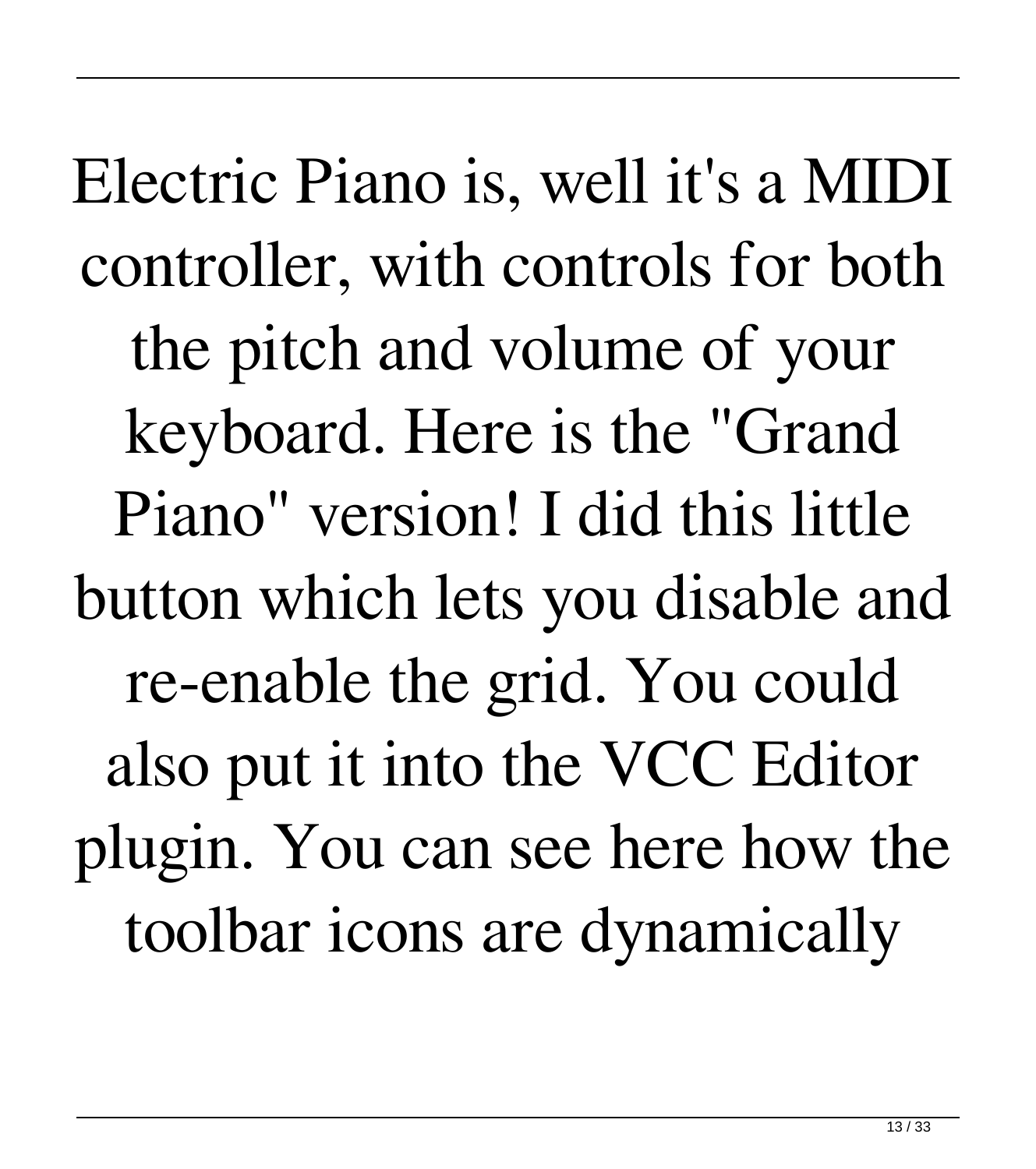organized for each chart. Click on the icon that says "Disabler" to enable it. This plugin is not finished yet. You can do a lot with this plugin, For example you can move the columns and rows, remove them or even delete them entirely! MIDI Chord Finder Description: This is a plugin that finds chords in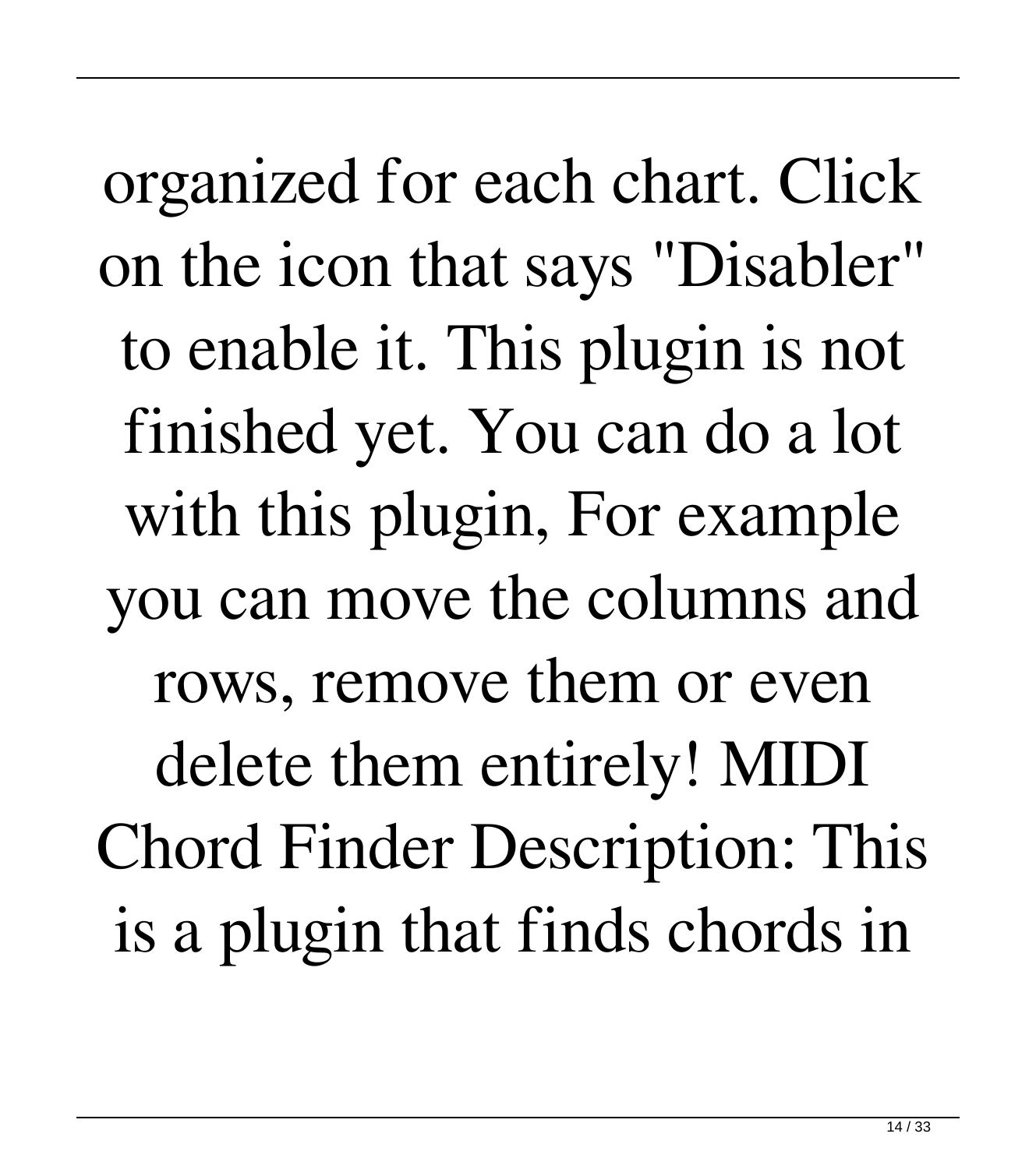MIDI files. MIDI Chart Show (On Screen) Description: This is a screen saver that shows the Charts made with VCC Editor. This is a Plugin for VCC Editor which allows the user to automatically generate a chart from a simple text file 81e310abbf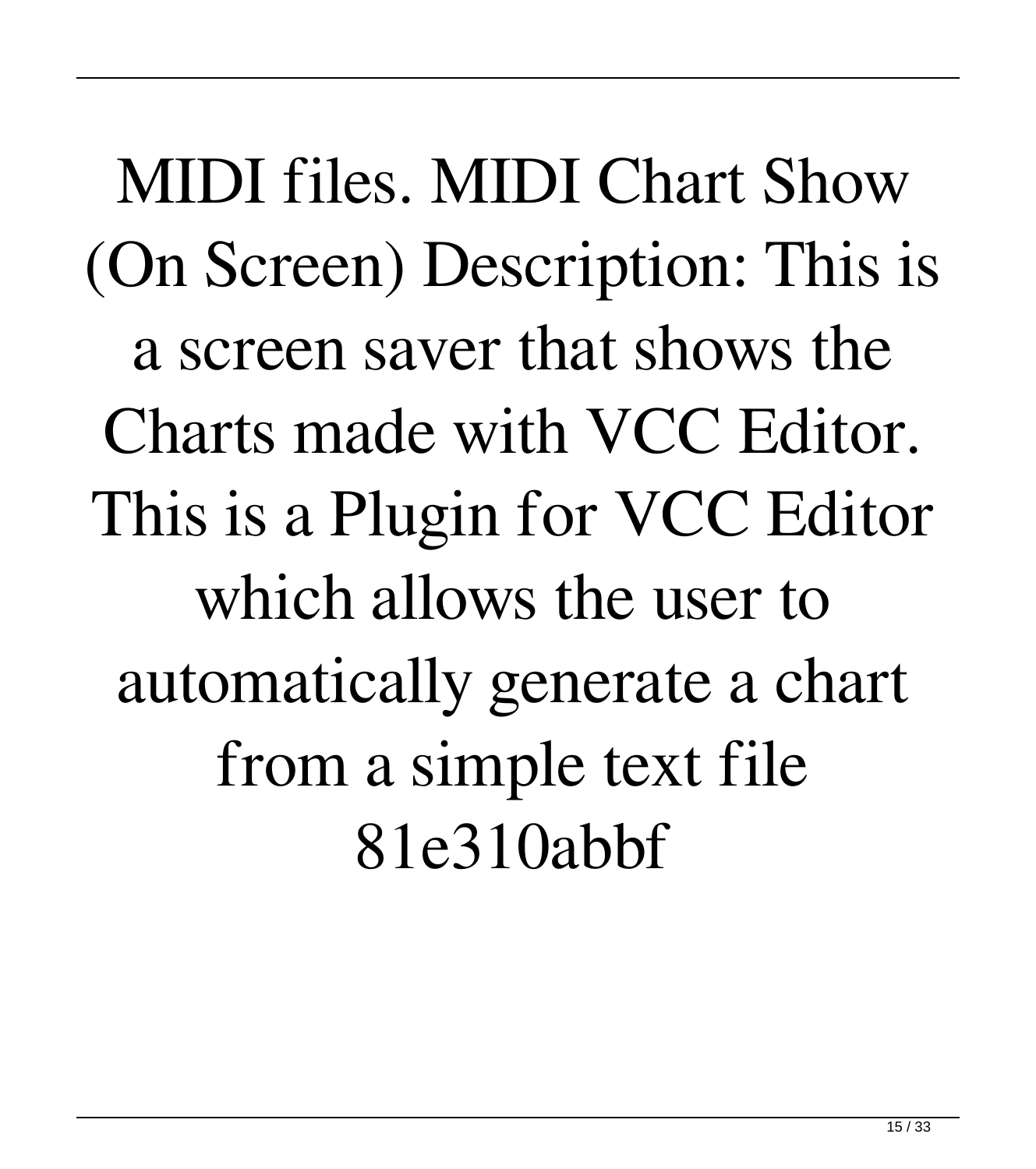**MIDI Patch Bay Crack Free**

MIDI Patch Bay is simple MIDI channel rerouting tool. Allows you to merge, split, filter, or turn off individual MIDI channels. To use the MIDI Patch Bay, click on the 'Merge' button. Select the MIDI channels you want to merge. Click on the 'Merge'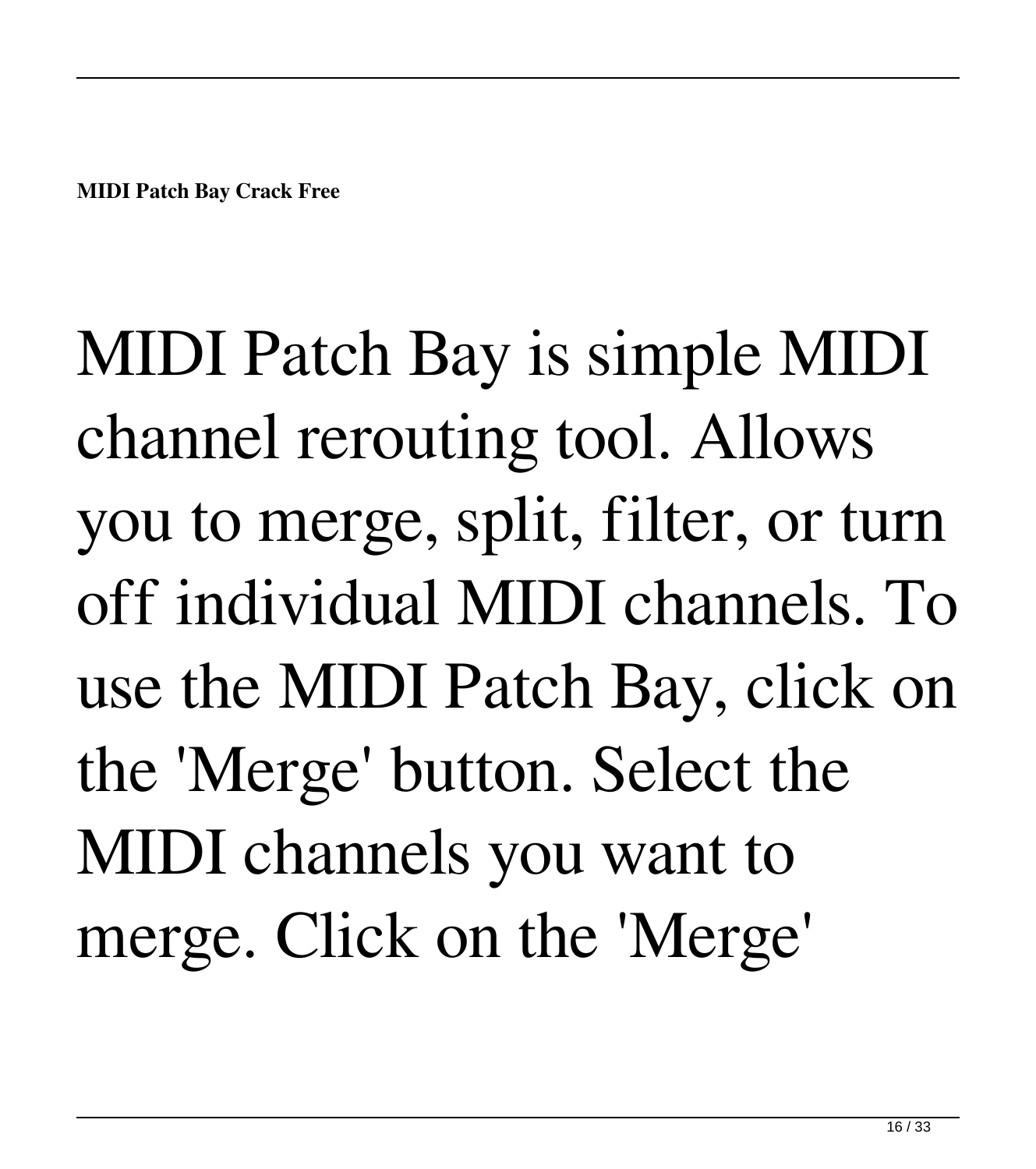button. There is also a 'Save As' option for when you want to save the connections. (Not implemented yet) Warning: This plugin is buggy. Use with caution. I might fix it. MIDI Patch Bay 3.0 MIDI Patch Bay 3.0 Description Allows you to merge, split, filter, or turn off individual MIDI channels.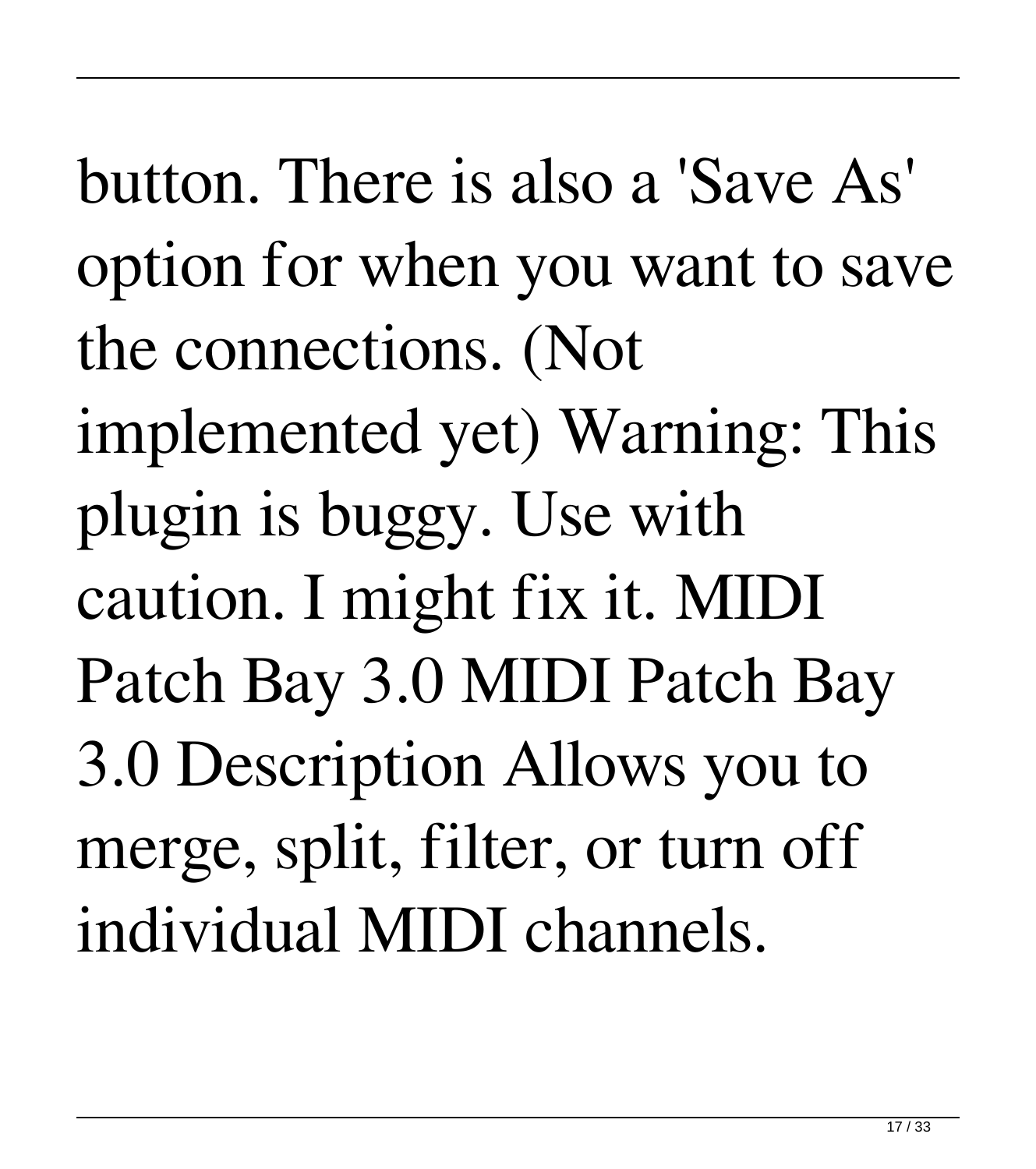Merging two MIDI channels is as easy as connecting both of them to the MIDI Patch Bay.

Removing one of the connected channels is done by unplugging one of the connectors. If you want to reroute the MIDI data, you will need to merge the connected channels. Splitting them is done by clicking on the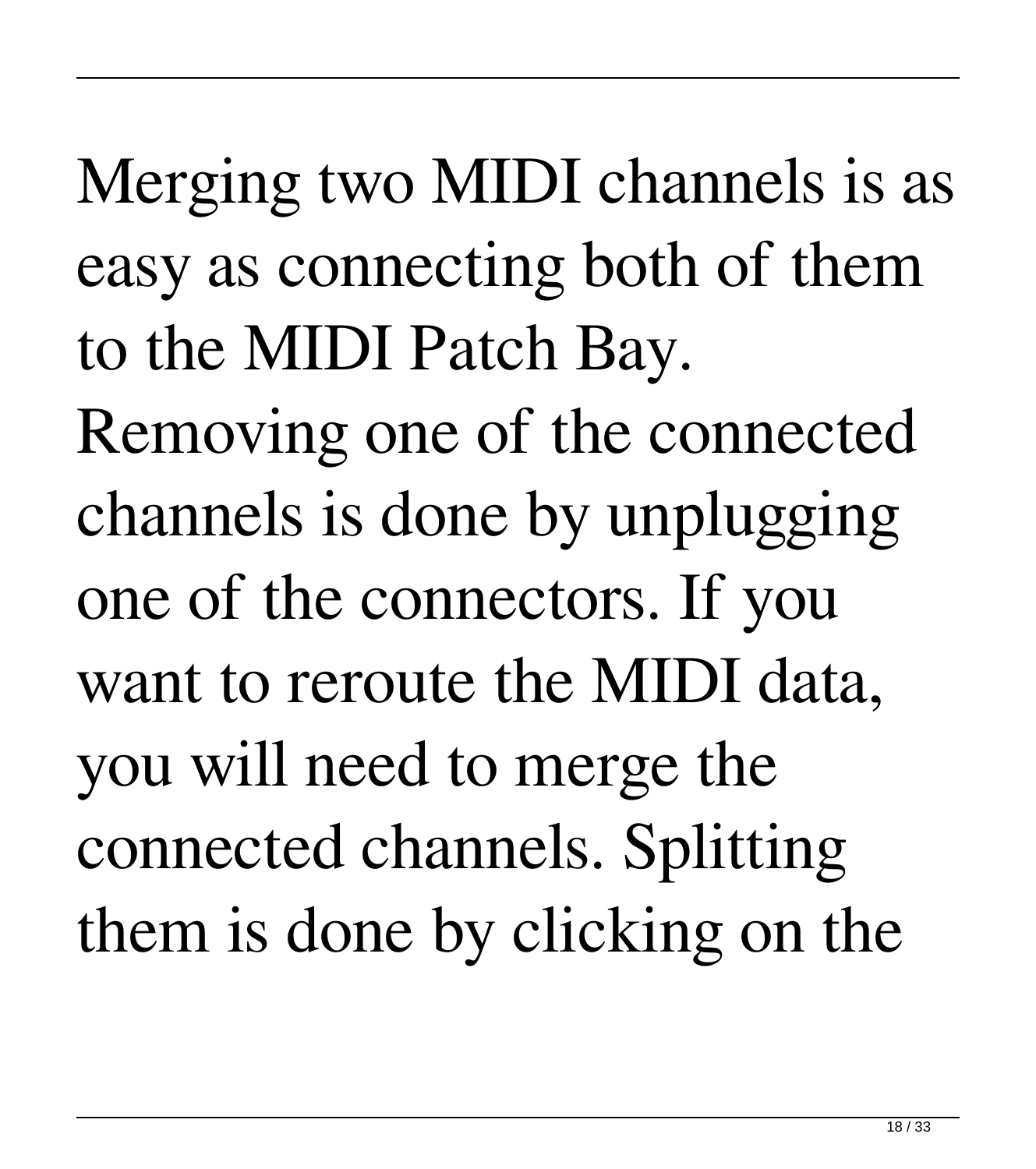connectors to the right. Connecting the output of one MIDI channel to the input of another channel is done by dragging one of the connectors on the left over the other. Splitting and merging are only a subset of what can be done. If you want to change the MIDI data based on one or more of the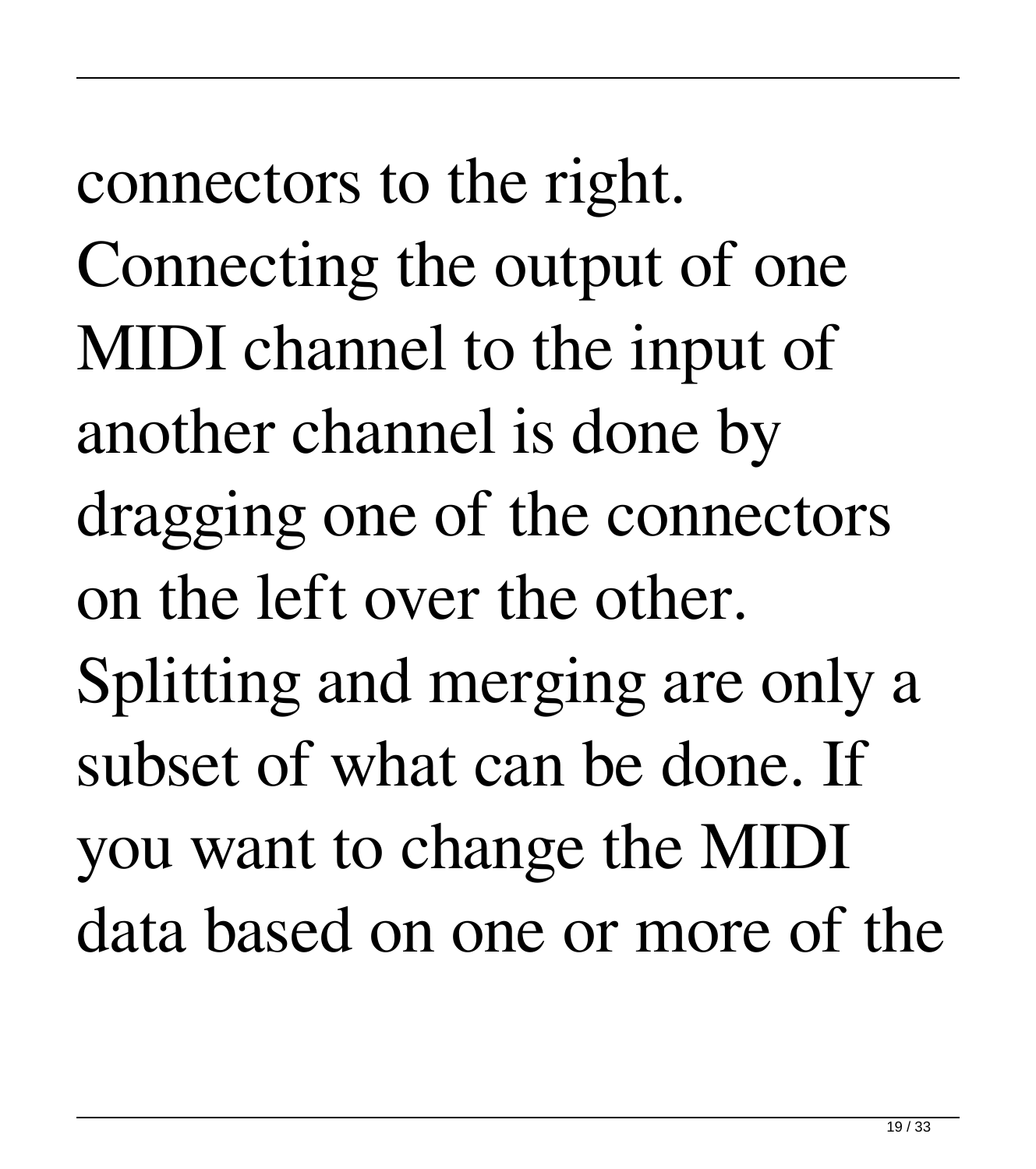channels connected, then you will need to connect them to a filter. Install Plugin menu: -Save as -Update -Uninstall -Plugin Settings After installing, double click on the program icon to run. Feature Highlights Channel merging Merging two MIDI channels is as easy as connecting both of them to the MIDI Patch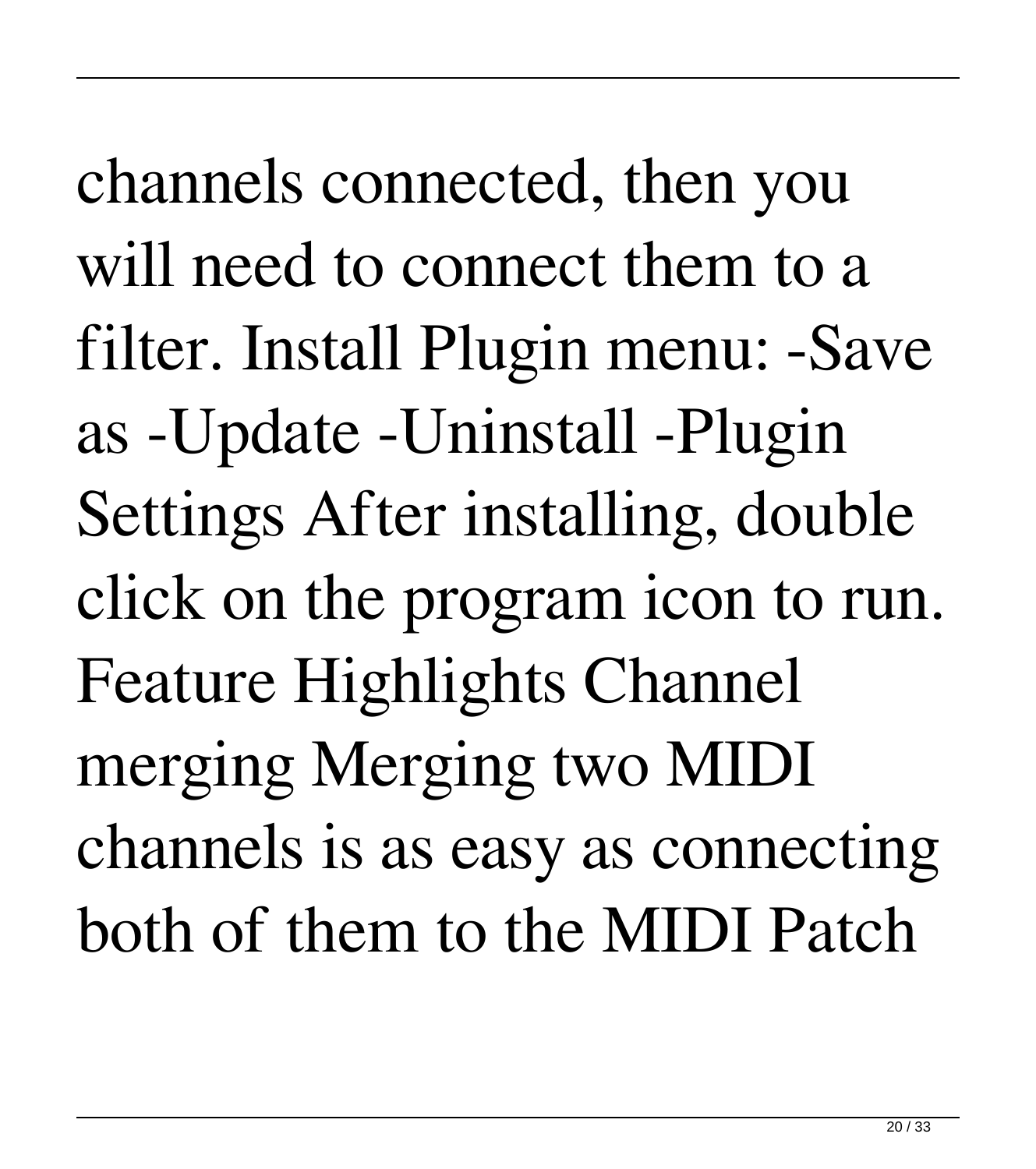Bay. Removing one of the connected channels is done by unplugging one of the connectors. If you want to reroute the MIDI data, you will need to merge the connected channels. Splitting them is done by clicking on the connectors to the right. Connecting the output of one MIDI channel to the input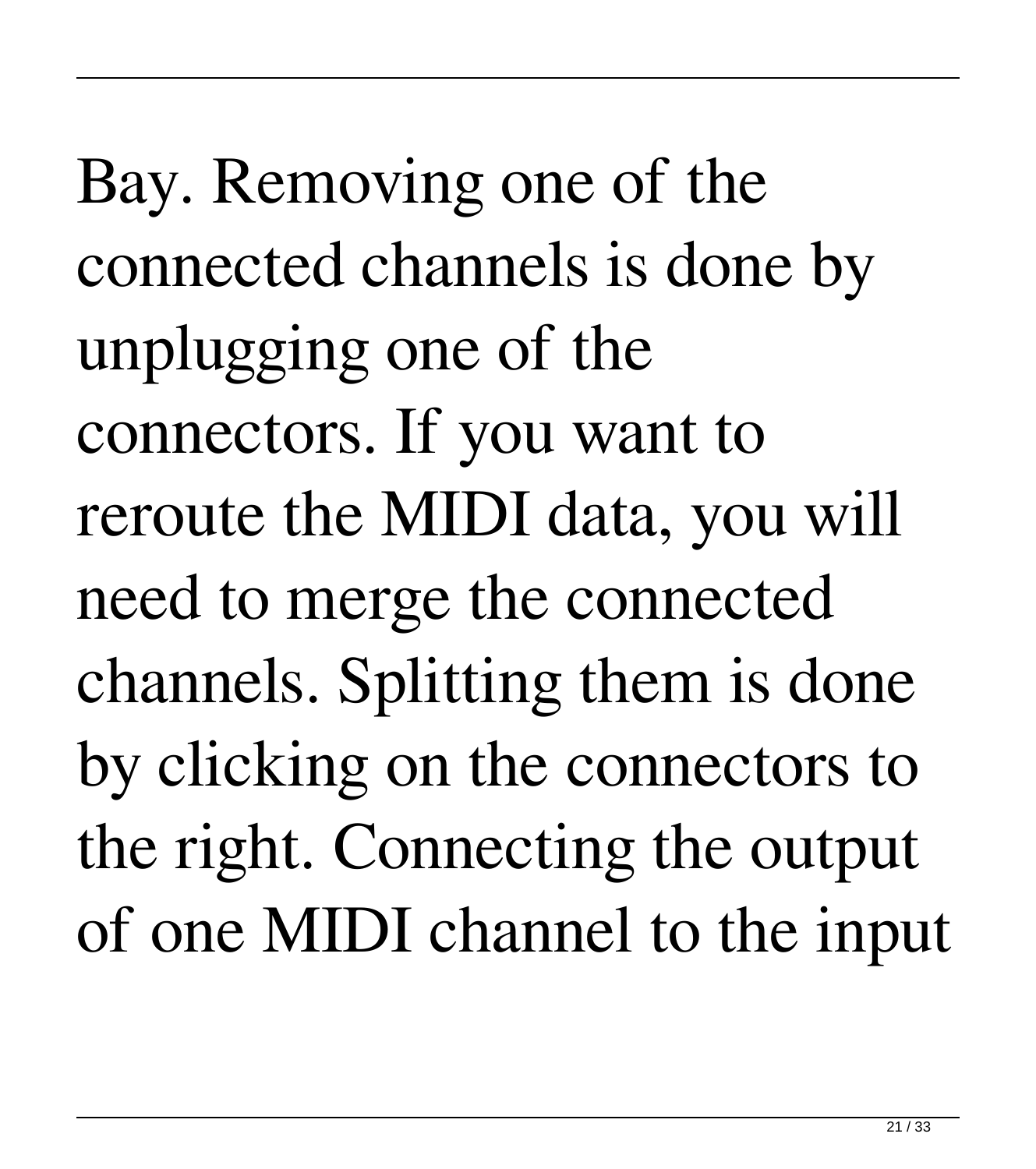of another channel is done by dragging one of the connectors on the left over the other. MIDI Patch Bay Channels can be merged, split, filtered, or turned off entirely. Example I want to merge two MIDI channels into one. One channel is 'bass' the other is 'drums'. In order for the MIDI data to be heard, I will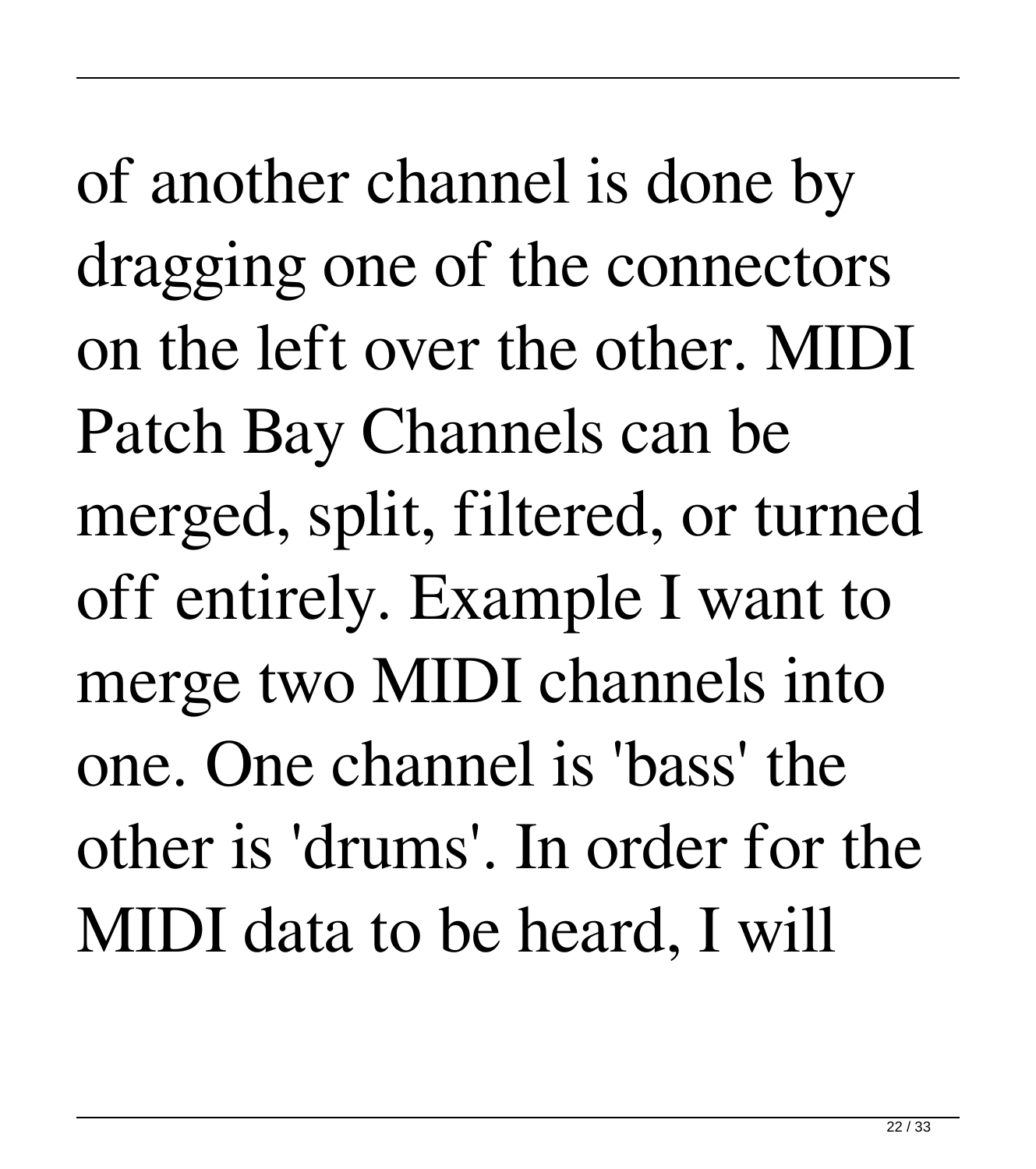## need to merge the two channels.

**What's New In?**

- Split, merge and rearrange Midi channels - Simplifies patching midi instruments together - Save and load your midi patches - Create your own patch bay - Easily move midi channels to any of the available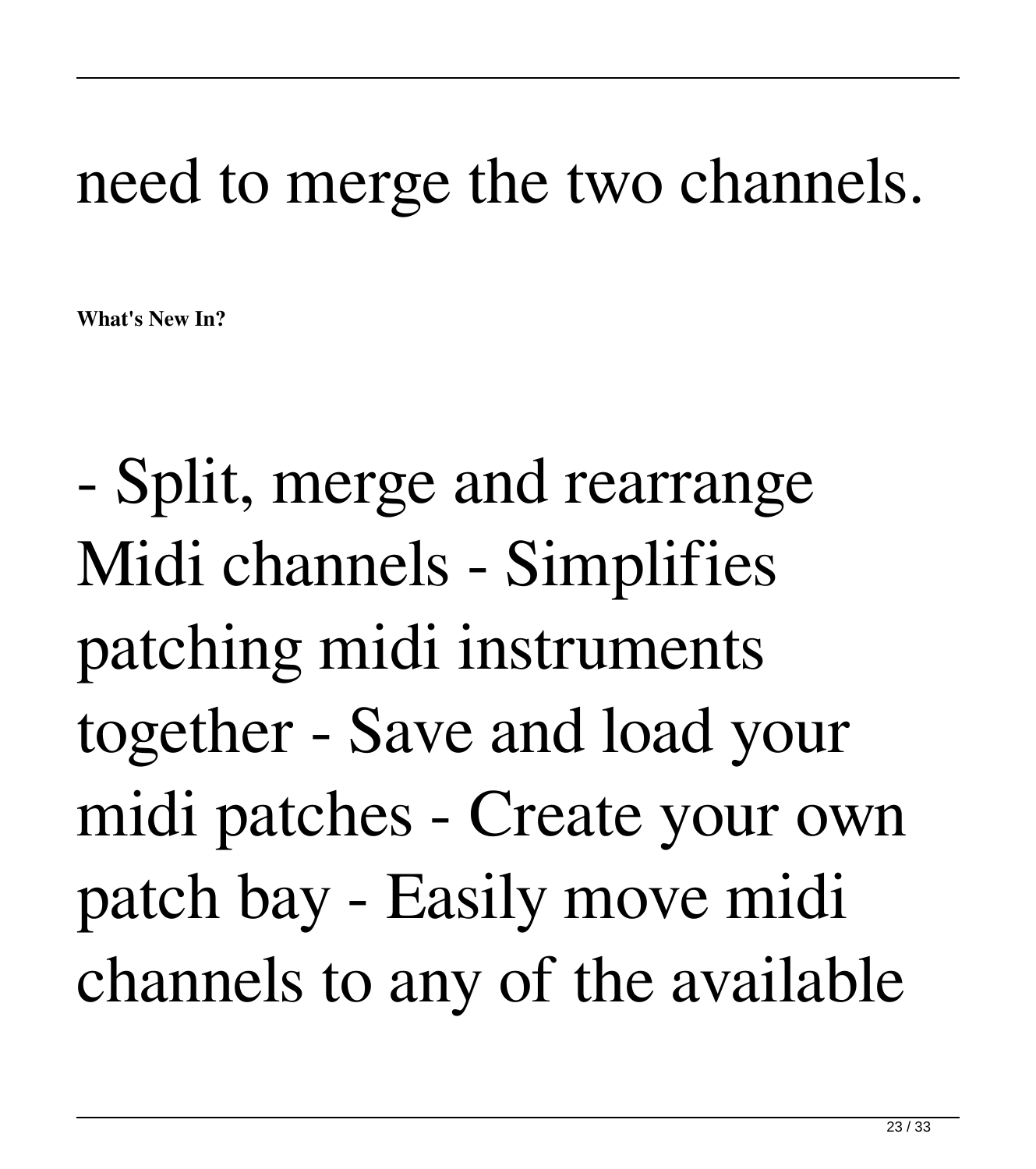patch bay slots - Clean up your midi patches with the click of a button - Choose whether to treat midi channels as normal MIDI channels, or as channels within a specified instrument Comments and ratings for MIDI Patch Bay 8 stars Good by Anonymous I'm currently learning how to use this software and I must say, this is a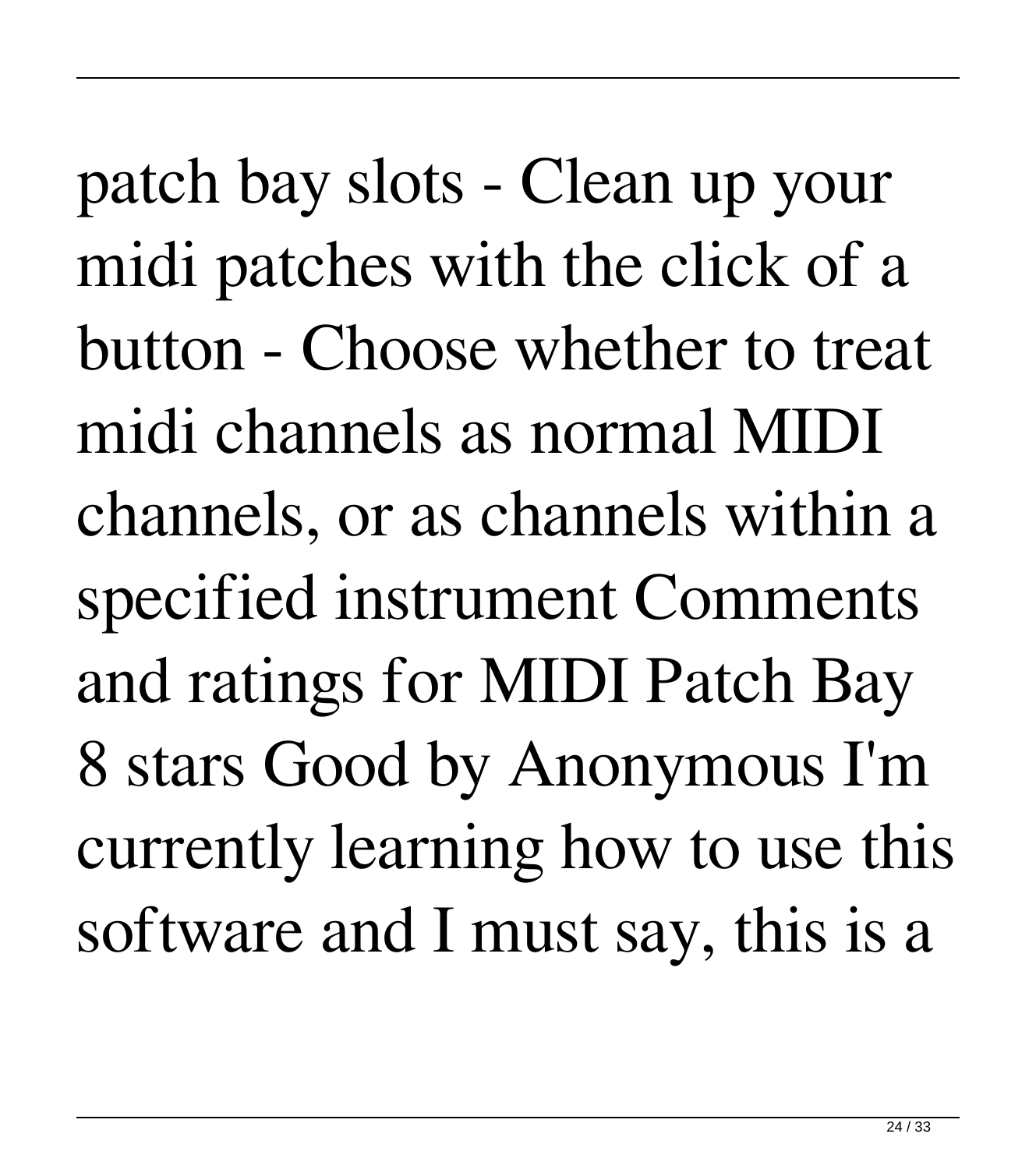very good alternative to any other software in the market. This is a very simple to use software that I find very convenient. Once you have everything mapped and you are done, the next time you load the software it will remember everything and automatically reconnect to your MIDI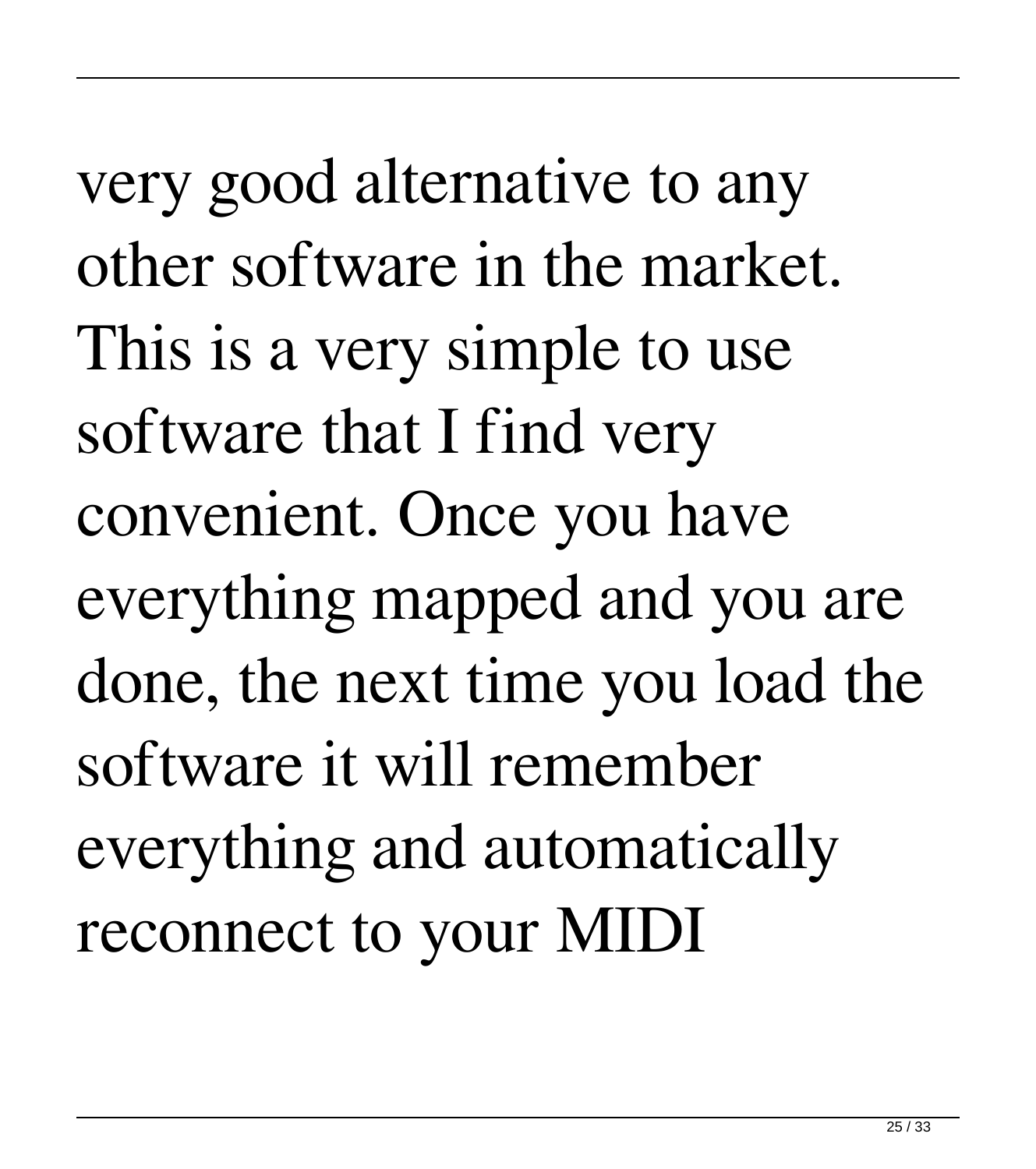equipment. This is so much easier than when you have to go back and look for how you connected the instrument and then reconnect. The only thing I can recommend is that you have to make sure that the ports you are using are supported by your equipment. For example if you are connecting to a Novation 3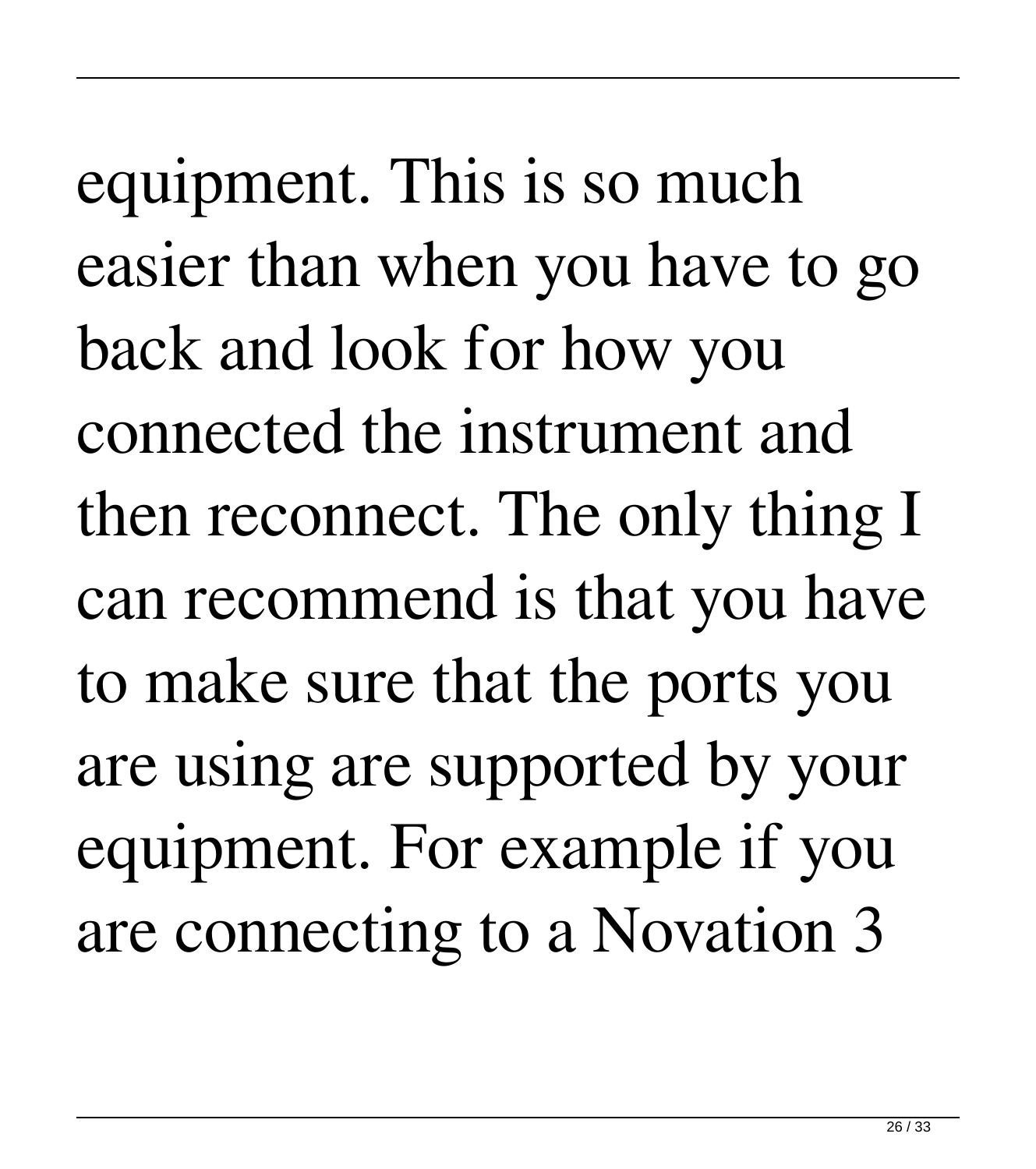you must make sure that the MIDI port you are using is supported by this specific product. Otherwise you might get an error. I think that the developer of this software should look into this because maybe there are some problems when connecting instruments that do not support them. All in all I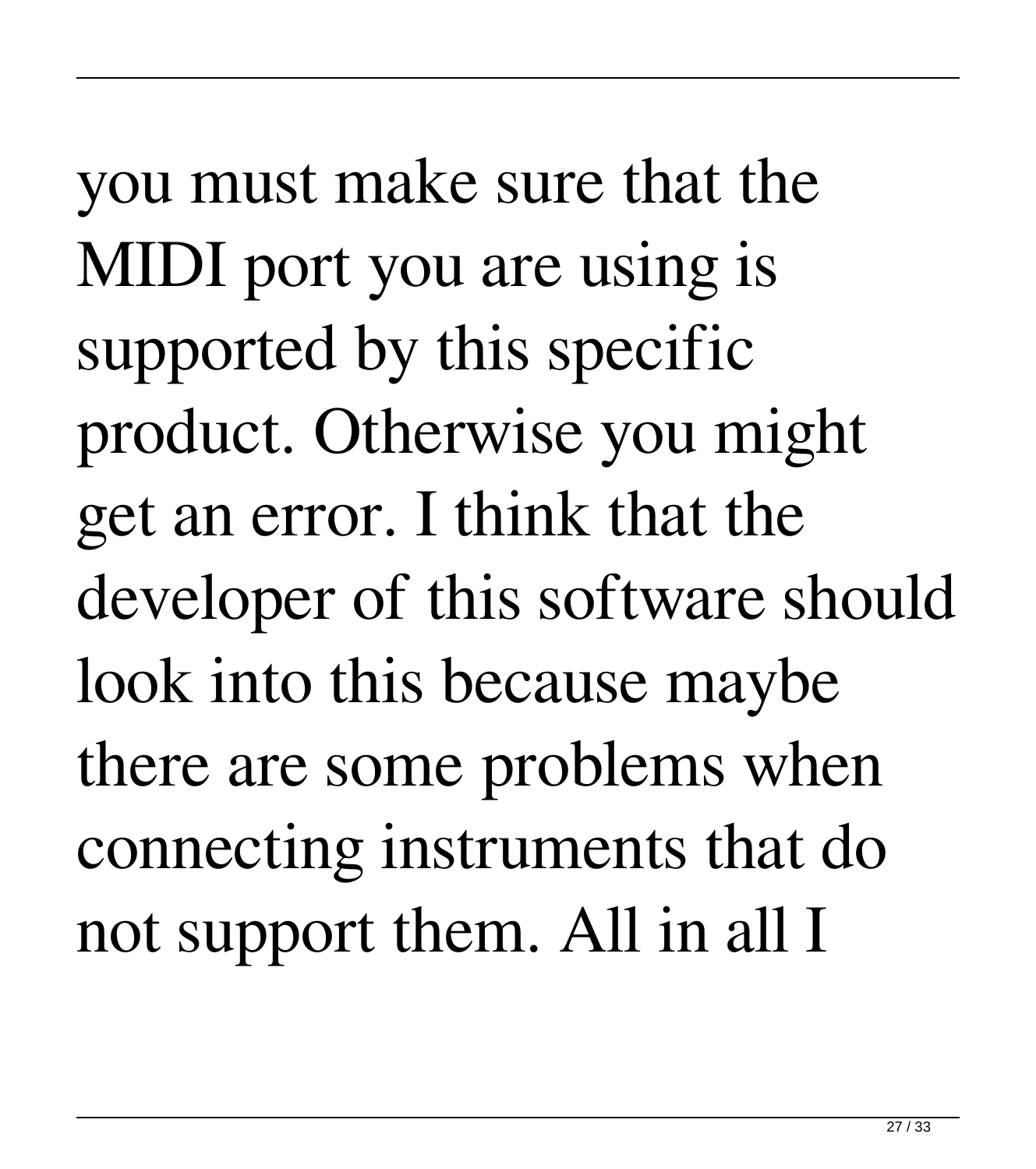would suggest it to anyone who is looking for a good alternative to the MIDI Channel Split, Chorus, Reverb and other software that are widely available. 10 stars MIDI Patch Bay 1.1 by Anonymous The MIDI Patch bay is a great plugin. It has many uses and it works well. I'm a little bit worried that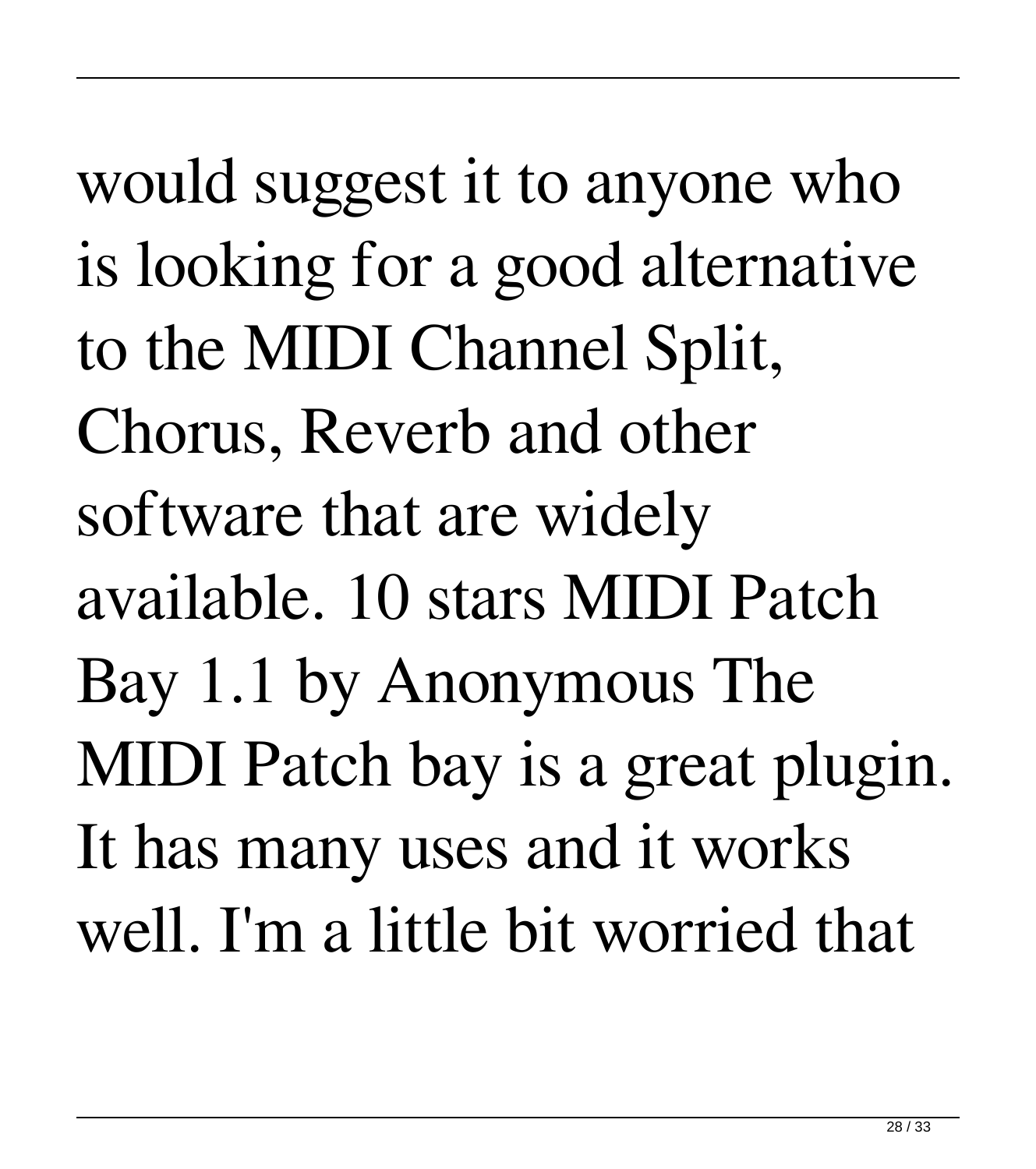it was still in beta, but it is working well and everyone seems to like it. All in all, great plugin for any daw. 8 stars Great Plugin by Robert Joe Brown This is one of the most useful plugin I own for not only editing sounds but for those of you who don't know how to work a computer. I use this whenever I feel like I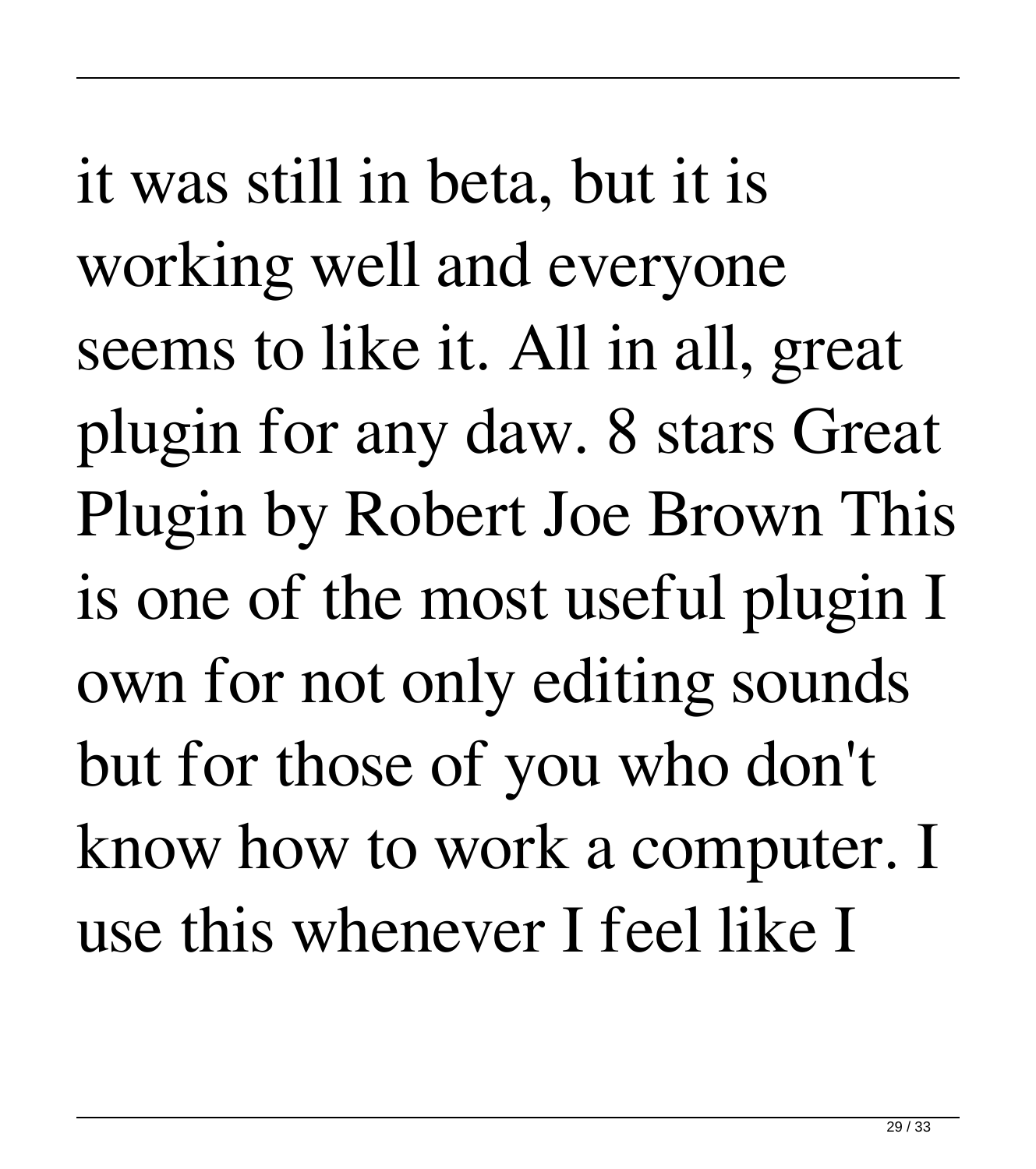want to mix some more and not mess up my midi channels but still make it sound great. 8 stars Good by Jimeeon Gim I like this plugin a lot because it allows me to use any midi channel as i wish. It's very easy to use and simple to understand. It makes it easy to rearrange and merge midi channels. 8 stars Excellent by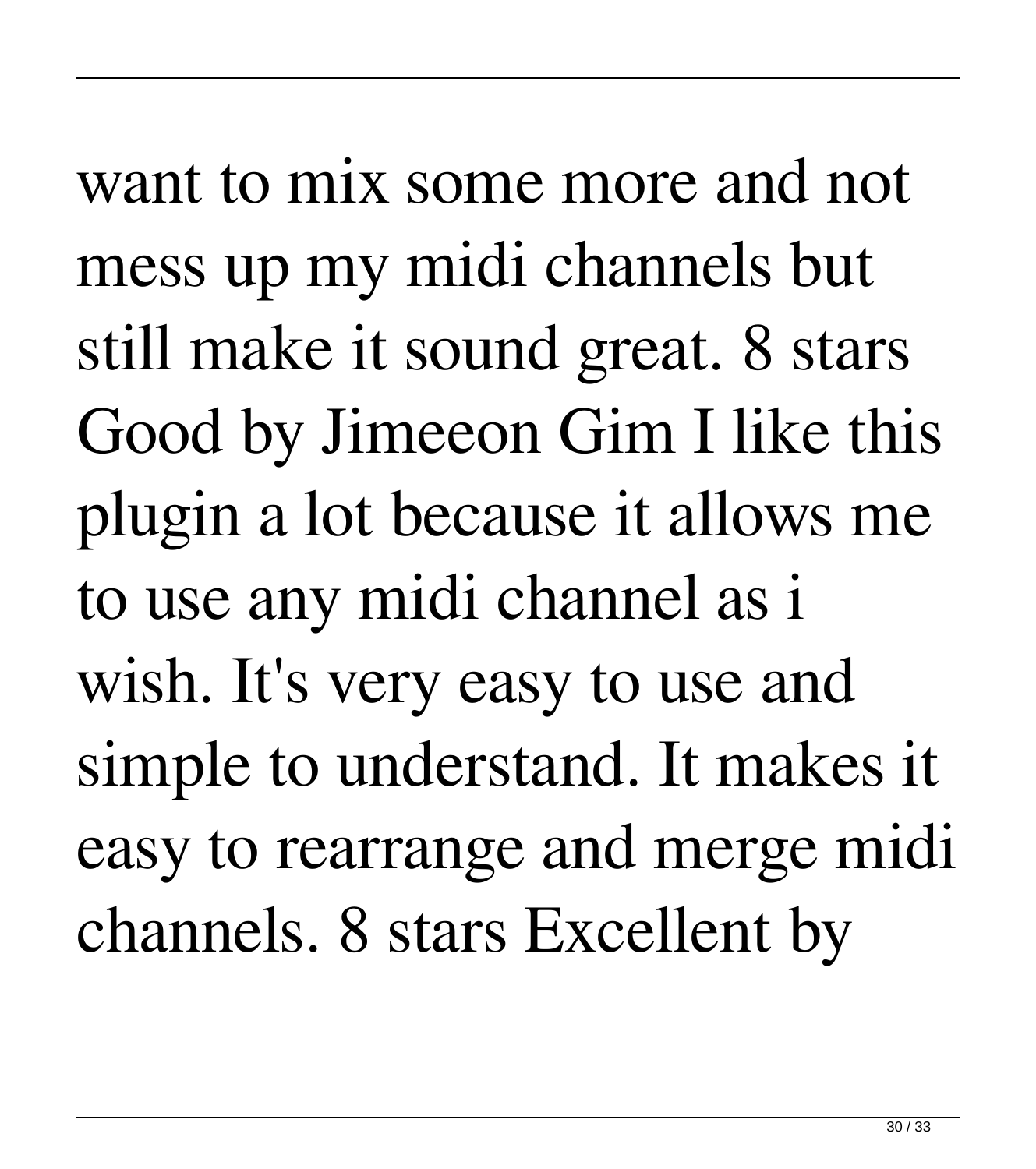Richard Beck It's a MIDI Patch bay. It's a simple little plugin to allow you to rearrange your MIDI channels and do all the nifty things that you do with MIDI patching on your different synths. Although it has lots of limitations, this is a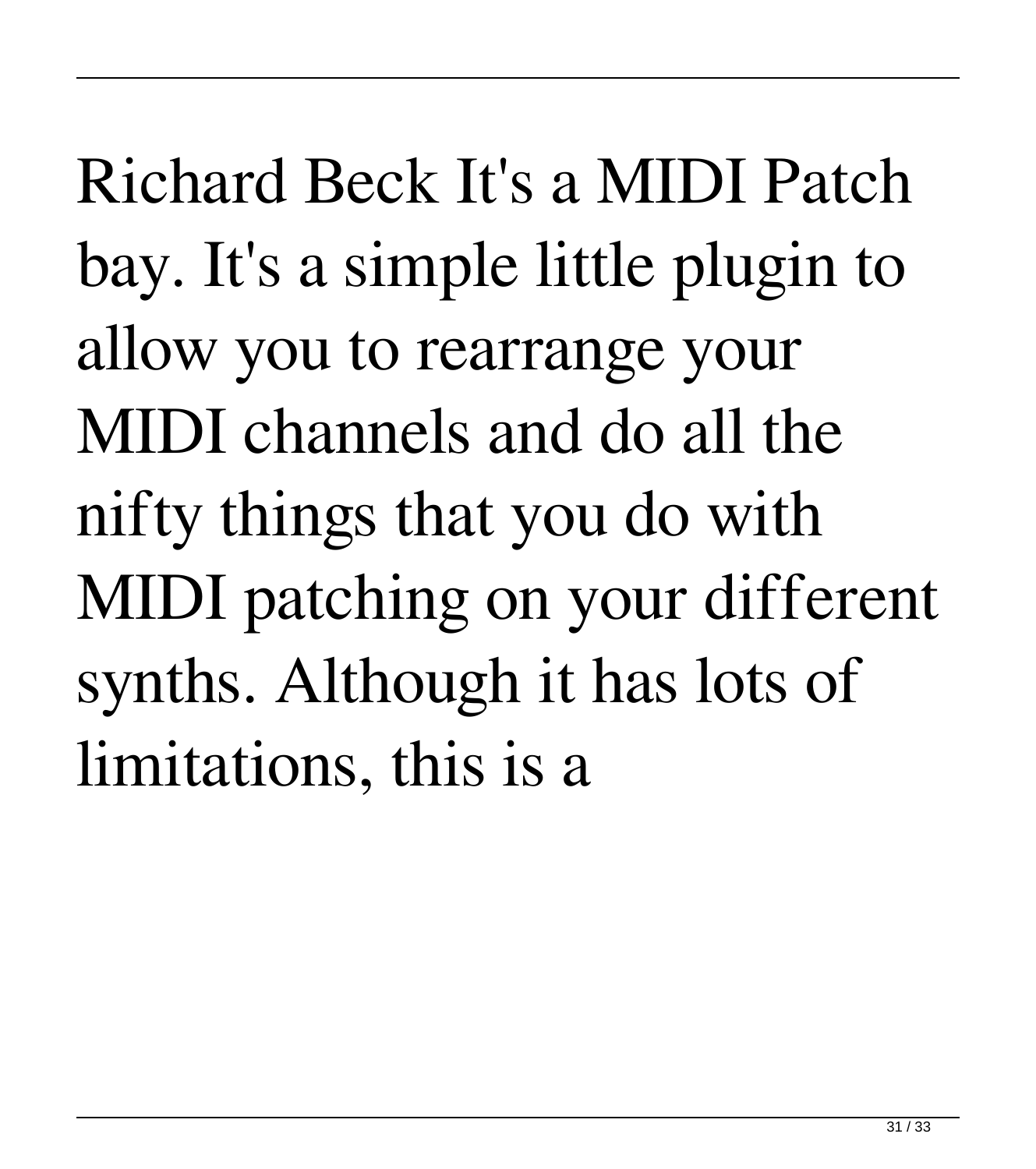**System Requirements:**

Any modern-day PC (Windows 7+) 8 GB RAM 2 GB Graphics Card (AMD or Nvidia, 3 years old or newer) Internet Connection (Modem or WiFi) HDD space to save your files How to play: To start the game: Click the "Play Game" button at